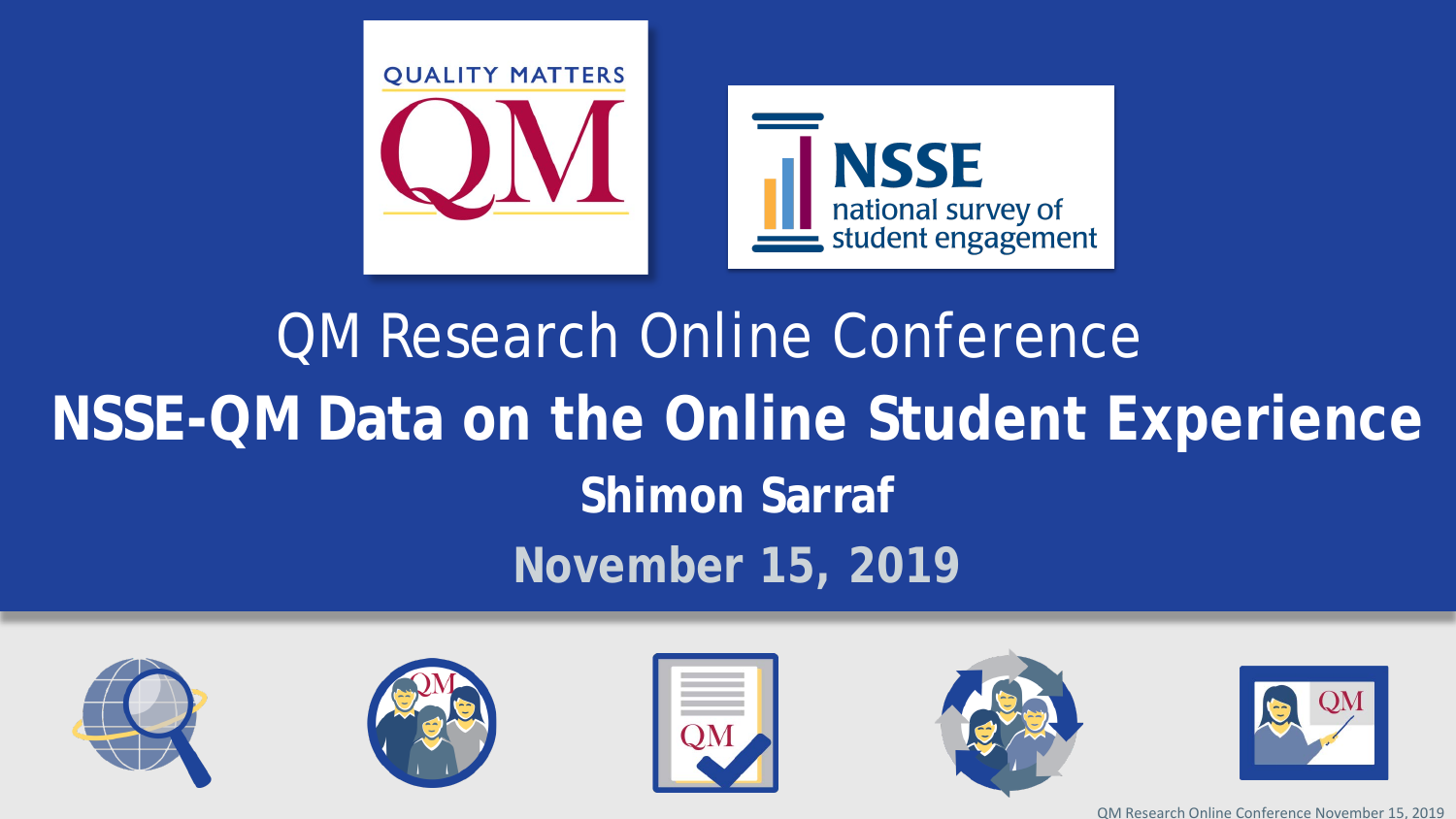## Today's Agenda

- **□ Study Goals**
- About NSSE
- Research questions
- $\Box$  Data sources & sample characteristics
- Results
- **□ Summary**
- Increasing Survey Response Rates

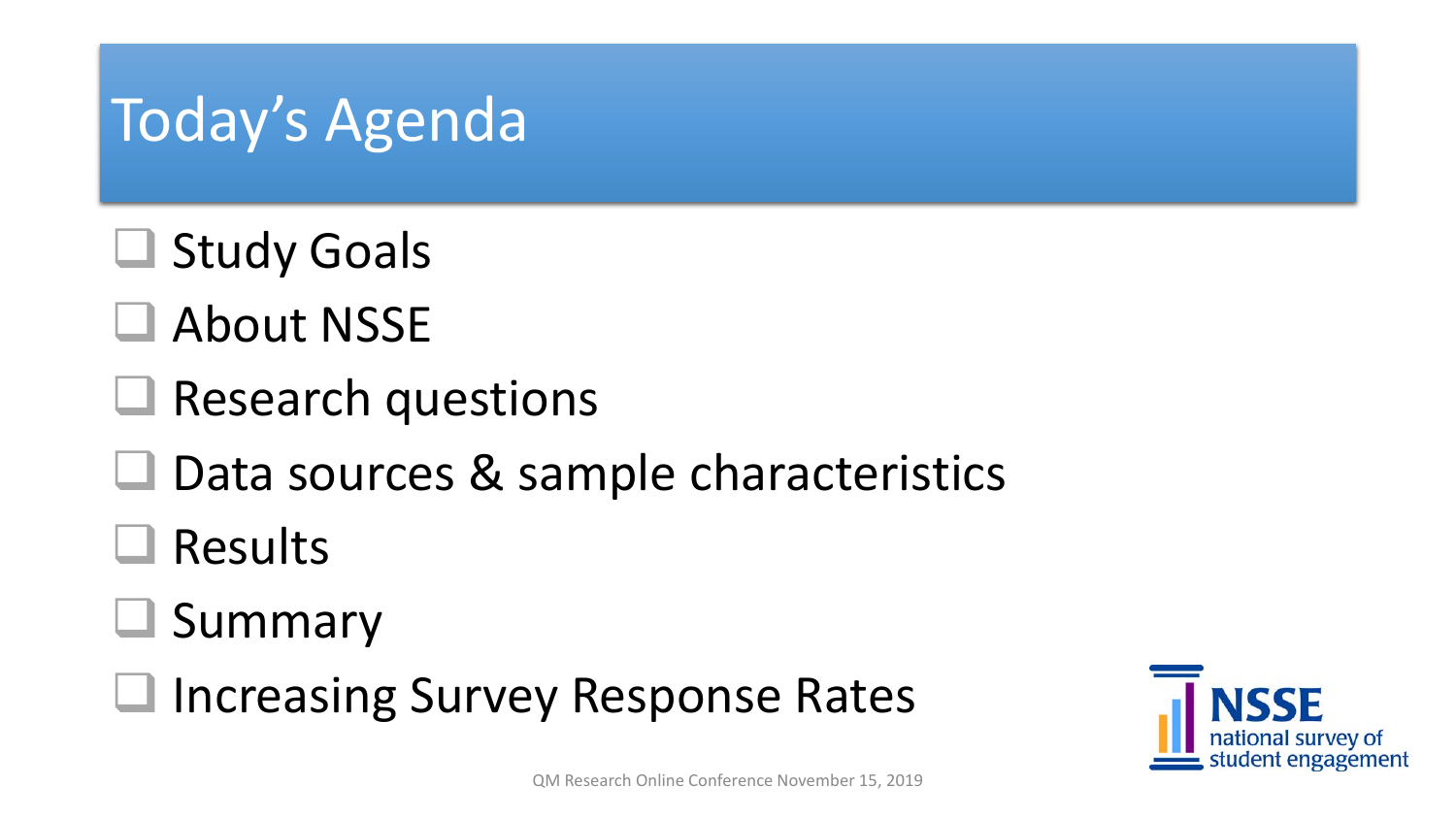### **Goals**

- To better understand how well college student experiences align with Quality Matters course design standards across a diverse group of colleges
- Explore the level of variation in student online learning experiences at the student- and institution-levels
- Improve the online learning experience!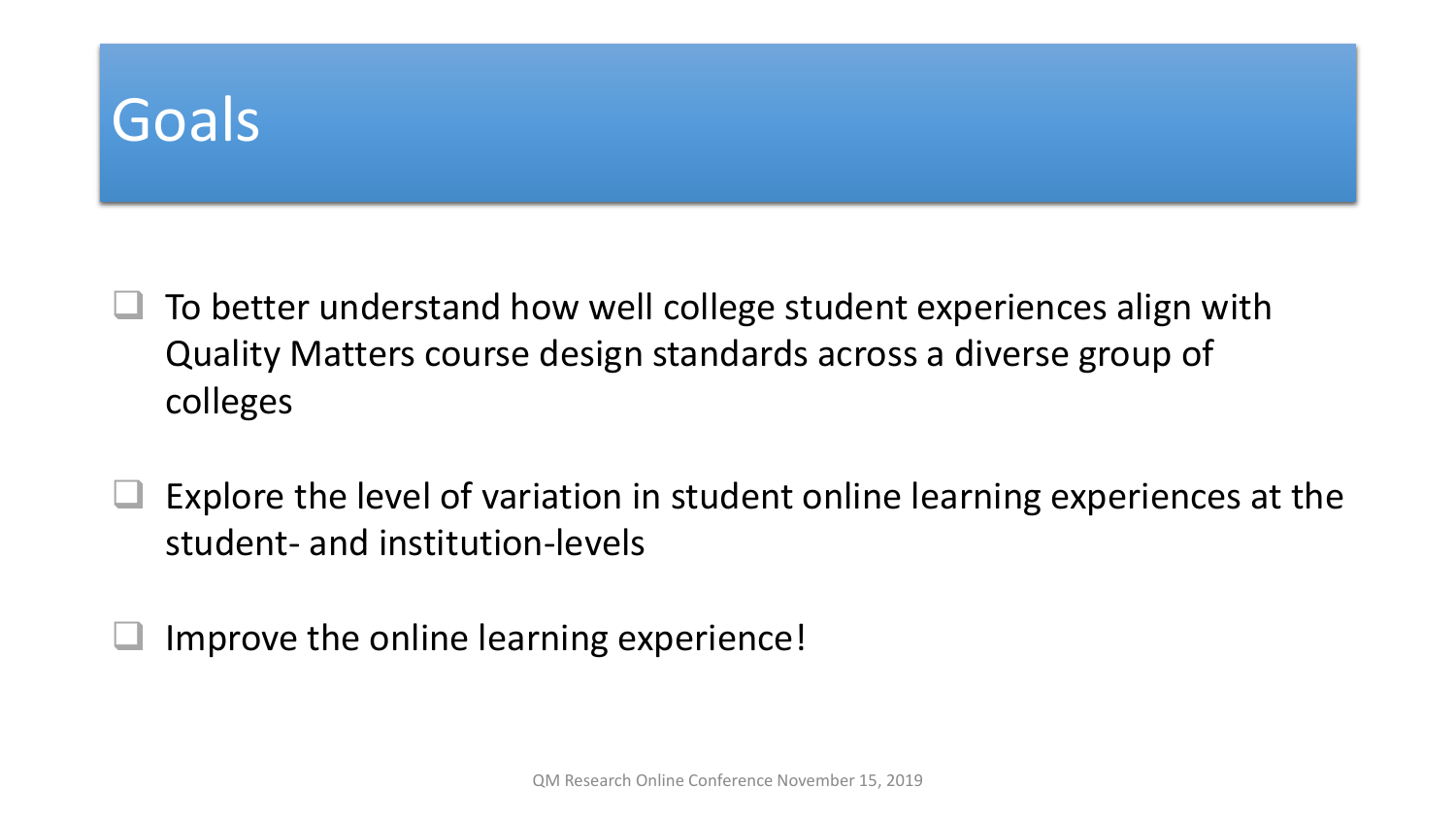### About NSSE

- $\square$  Since 2000, the National Survey of Student Engagement (NSSE) has given over 1,600 four-year colleges and universities snapshots of the first-year and senior student experience in and outside of the classroom (500 - 750 annually)
- $\Box$  Grounded in decades of student development theory and research, NSSE's questions focus on frequency of student *behaviors* and their *perceptions* of the college environment. Both found related to desirable college outcomes.
- $\Box$  Schools use NSSE to inform institutional improvement efforts and assess the impact of their campus initiatives. NSSE can inform discussions about *why* something is working or not working well.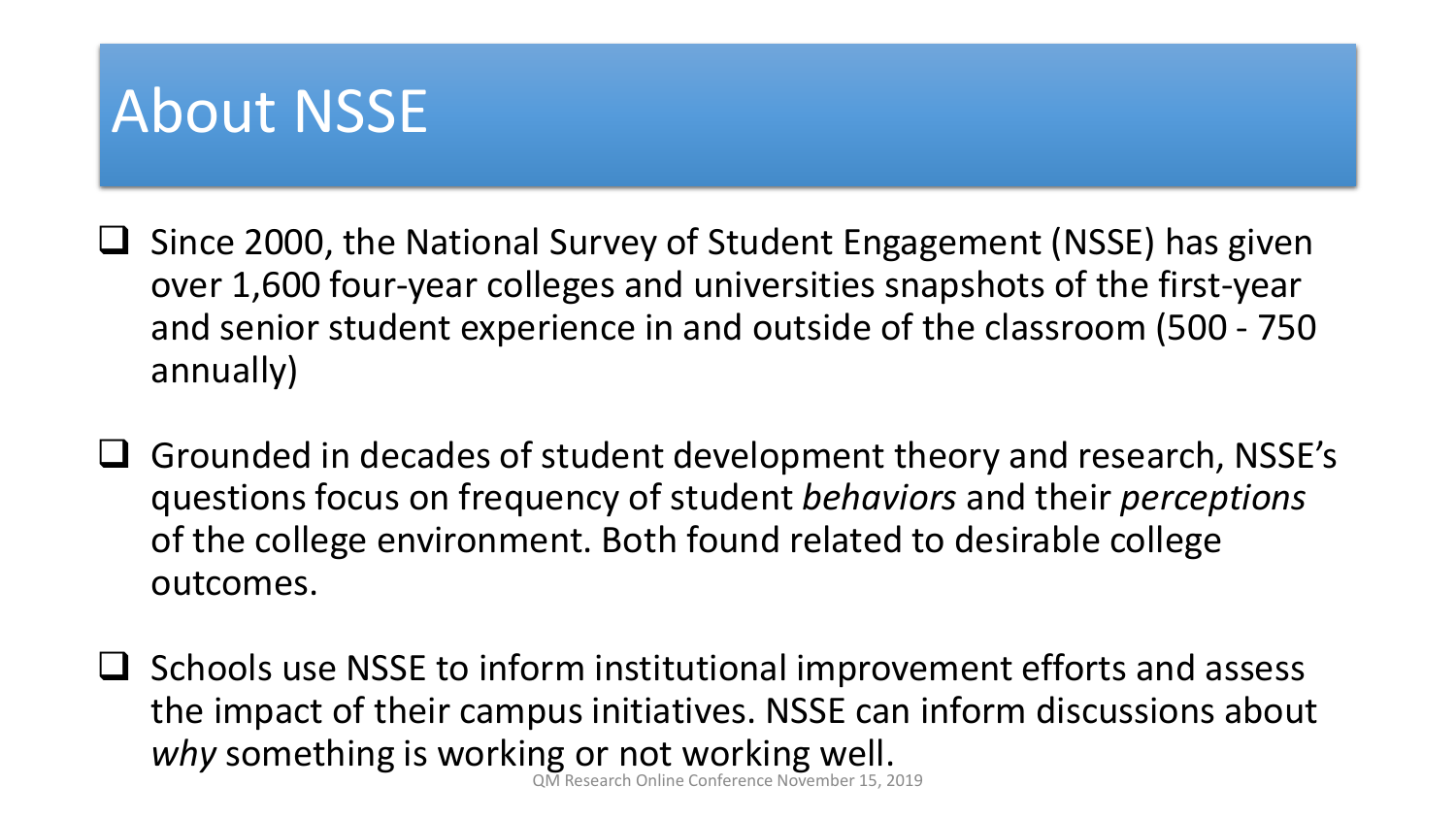### Research Questions

- 1. To what extent does college online learning experiences align with QM standards, according to students? Do these results vary by student type (e.g., full-time status, sex, minority)?
- 2. Does the online learning experience at certain institutions appear better aligned with QM standards than others?
- 3. Does the level of satisfaction with the overall online learning experience vary by level of QM standards experienced?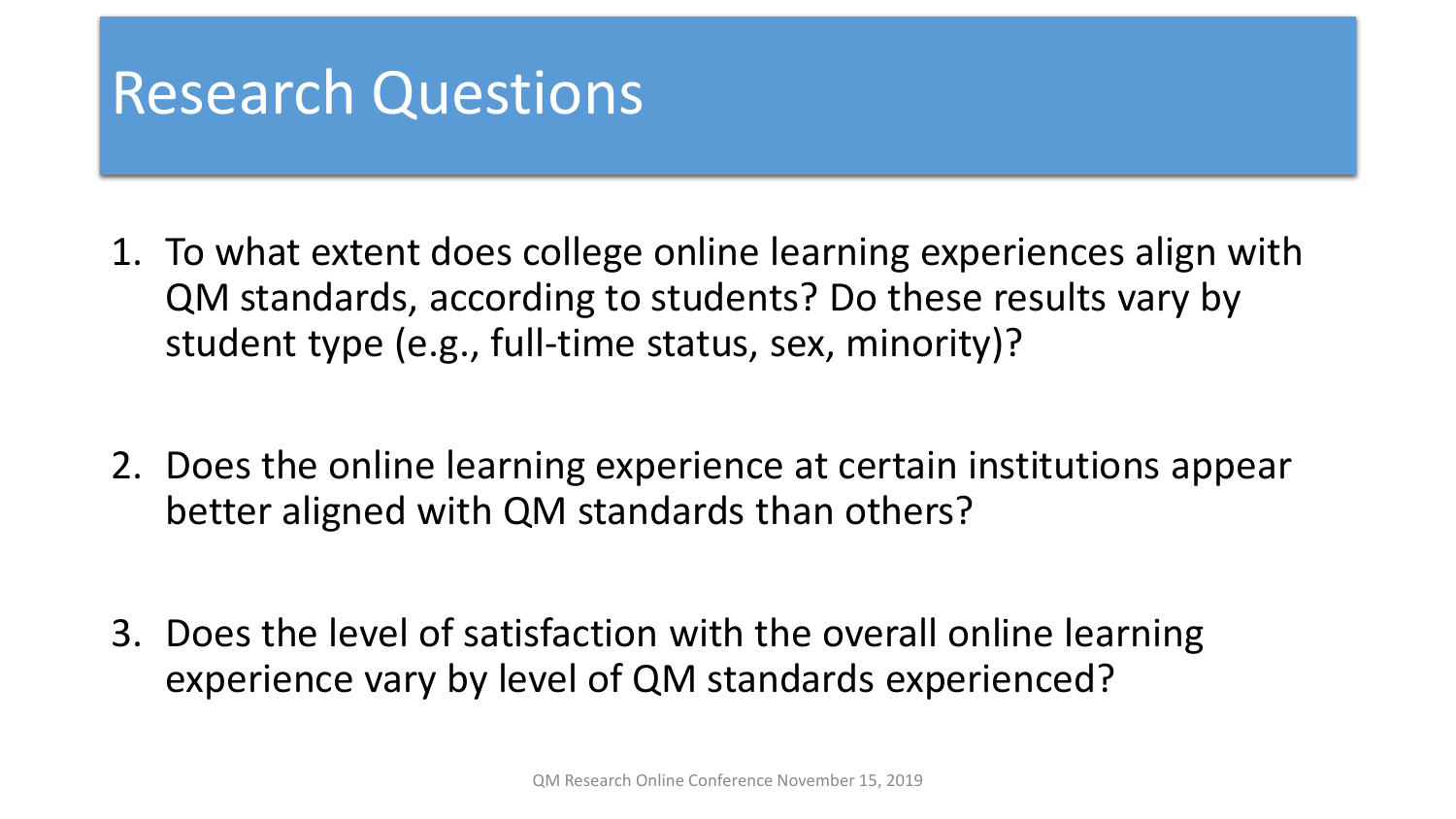### Data Sources

**□ Core NSSE instrument: student background and** demographic variables (nsse.indiana.edu/links/EIRS)

 $\Box$  NSSE 2018 experimental Online Learning Experiences item set (nsse.indiana.edu/links/EOLQ)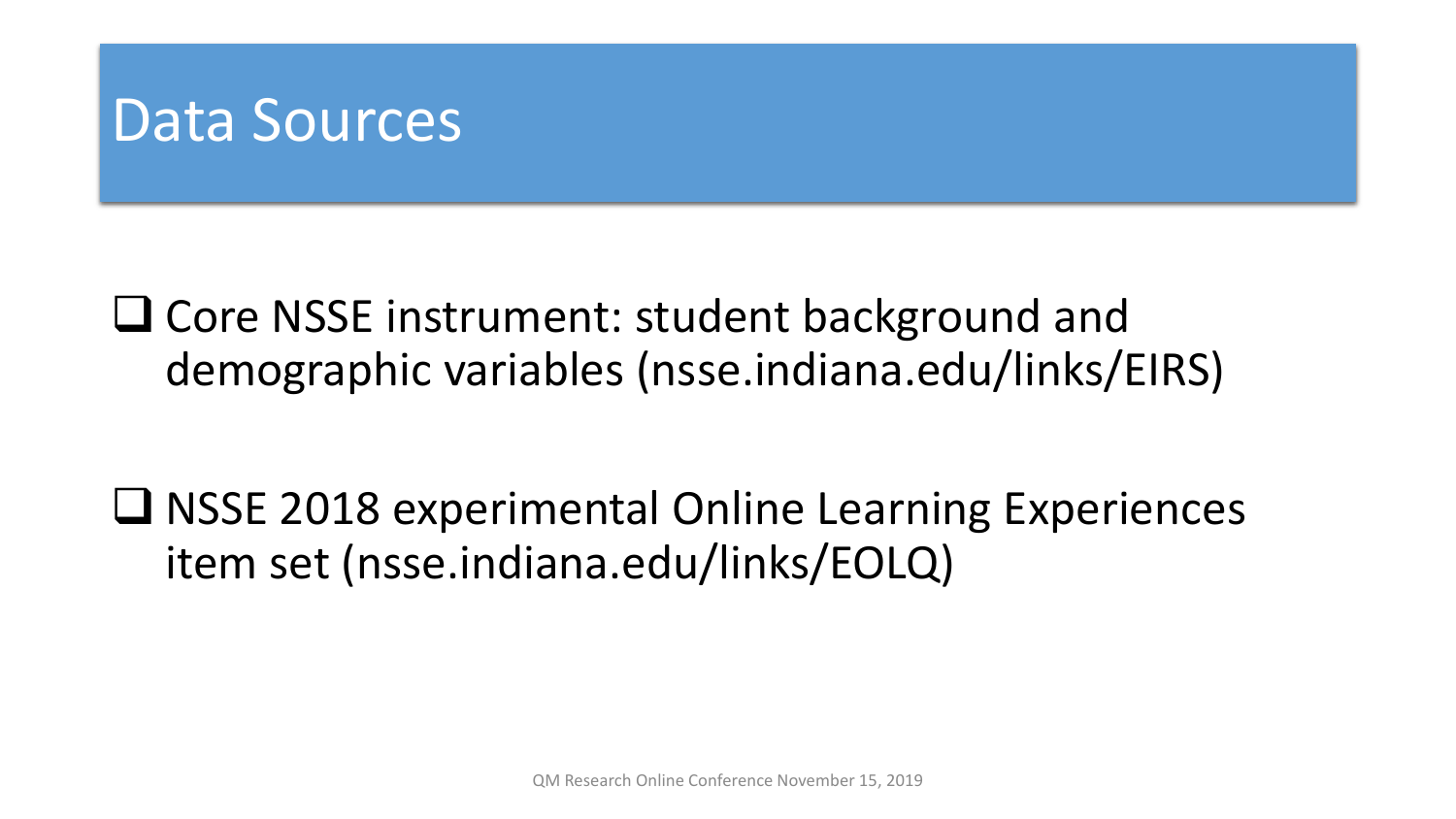### Sample Characteristics

### **Institution-Level (n=21)**

- **All US institutions with** substantial online populations
- 74% full-time enrollment
- 61% female
- 22% taking all courses online
- 39% underrepresented minority
- ~3,600 total undergraduates *Median statistics shown above*
- 4 schools with 50% or more NSSE respondents taking all courses online; no for-profits; 7 privates

### **Student-Level (weighted n=3,531\*)**

- 24% first-year / 76% senior
- 68% full-time enrollment
- 73% female
- 64% first-generation college student
- 25% underrepresented minority
- 70% adult learners (>23 years of age)
- 70% transfer students
- **13% STEM**
- 54% report having mostly As
- 58% taking all courses entirely online *\*unweighted count = 4,892*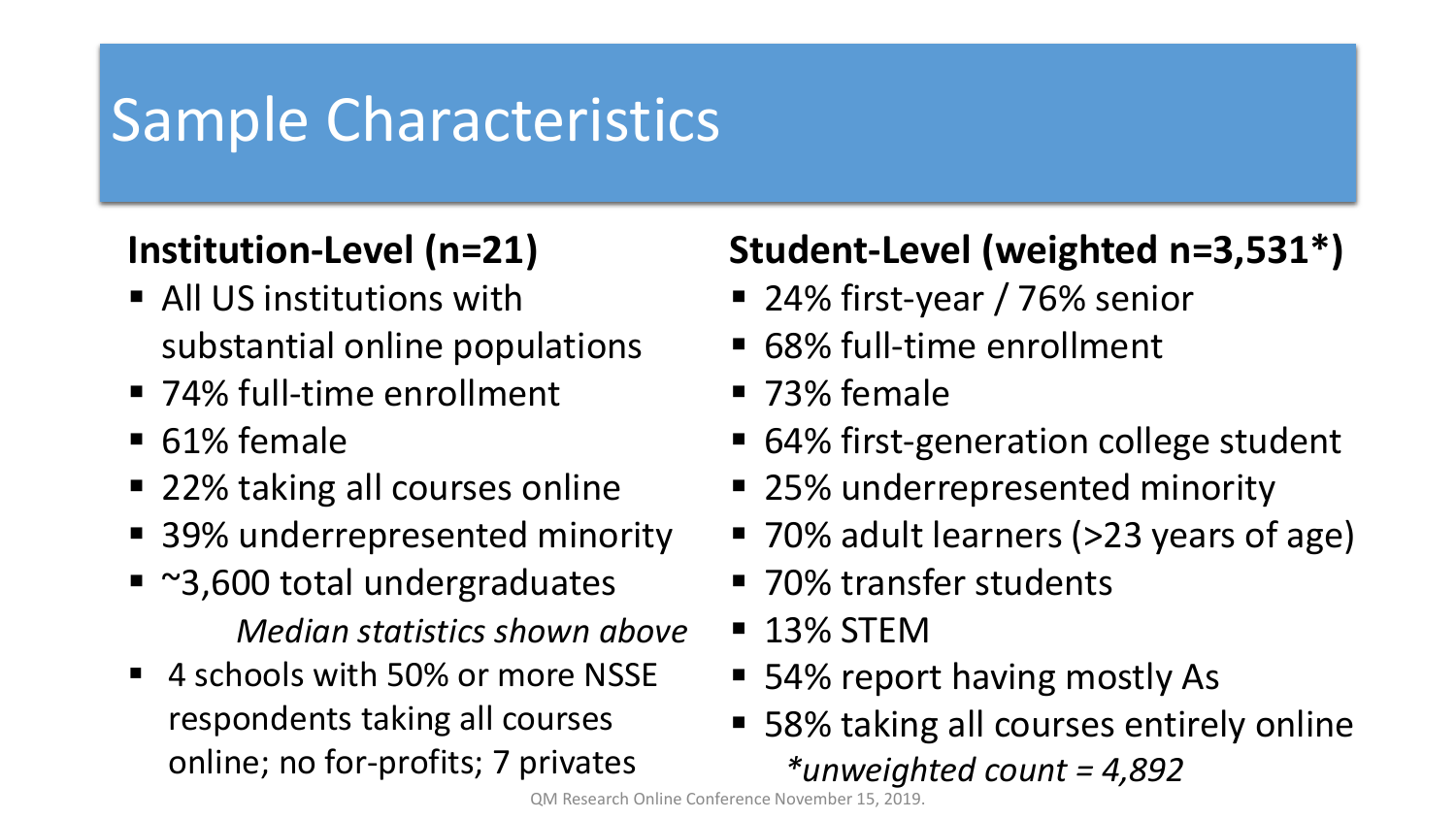### Important Core NSSE Questions

- $\Box$  How many courses are you taking for credit this current academic term? (0 to 7 or more)
	- Of these, how many are *entirely* online? (0 to 7 or more)

Only students who reported taking 1 or more entirely online course received experimental online learner questions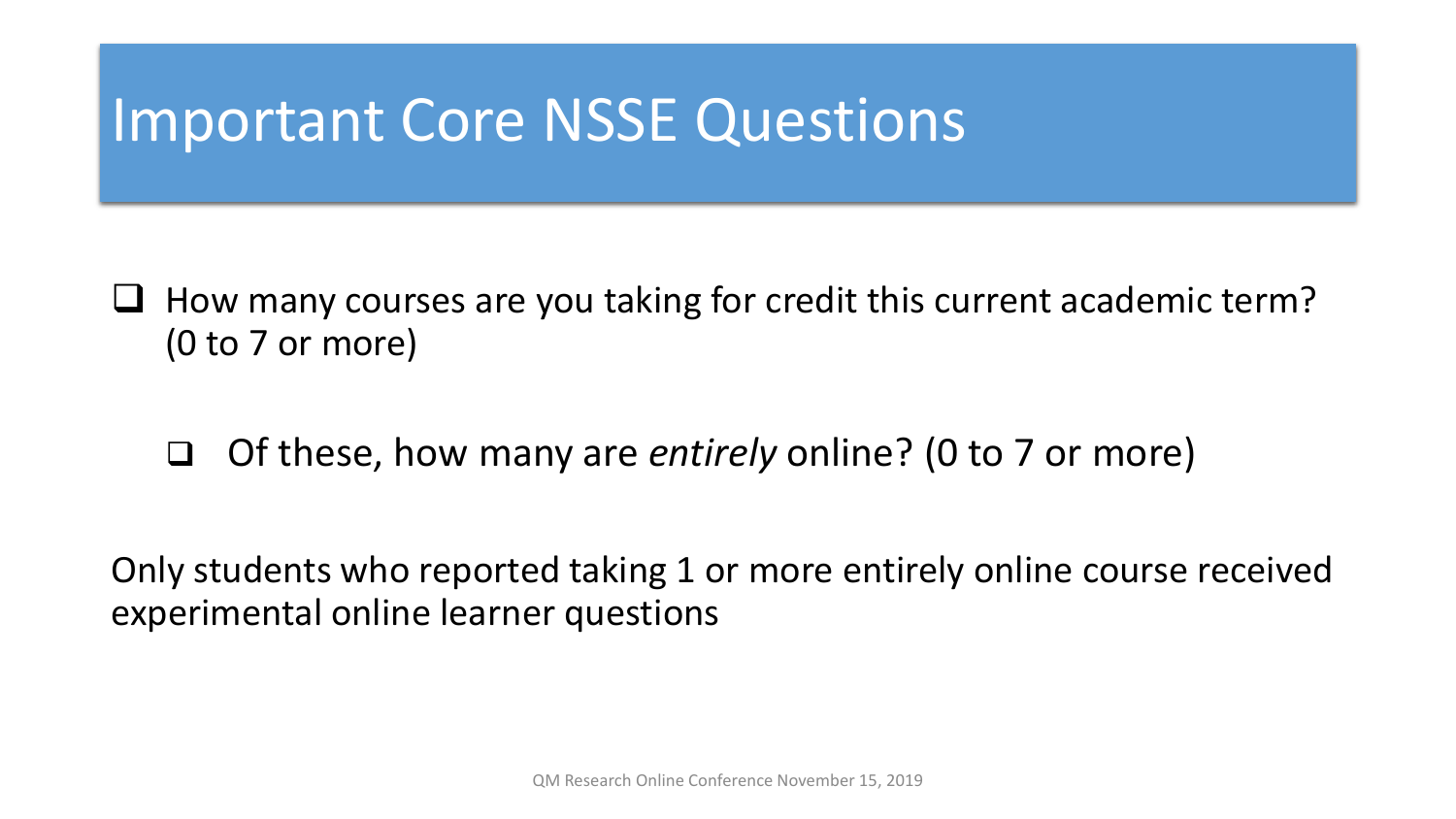# Online Learning Experimental Questions \*

#### **Effective Course Structure (1a to 2f)**

During the current academic term, to what extent have your entirely online courses provided the following? Very much (4) to Not at all (0)

- Clearly stated learning goals
- A clearly stated grading policy
- Instructions for using technology *...12 items total*

#### **Engaged Online Learning (3a to 3e)**

During the current term, about how often have you done the following in your entirely online courses? Very often (4) to Never (1)

- Used tools that help you learn course content
- Identified questions you had about course readings and sought answers to them

*…5 items total* QM Research Online Conference November 15, 2019\* For complete item set, see: nsse.indiana.edu/links/EOLQ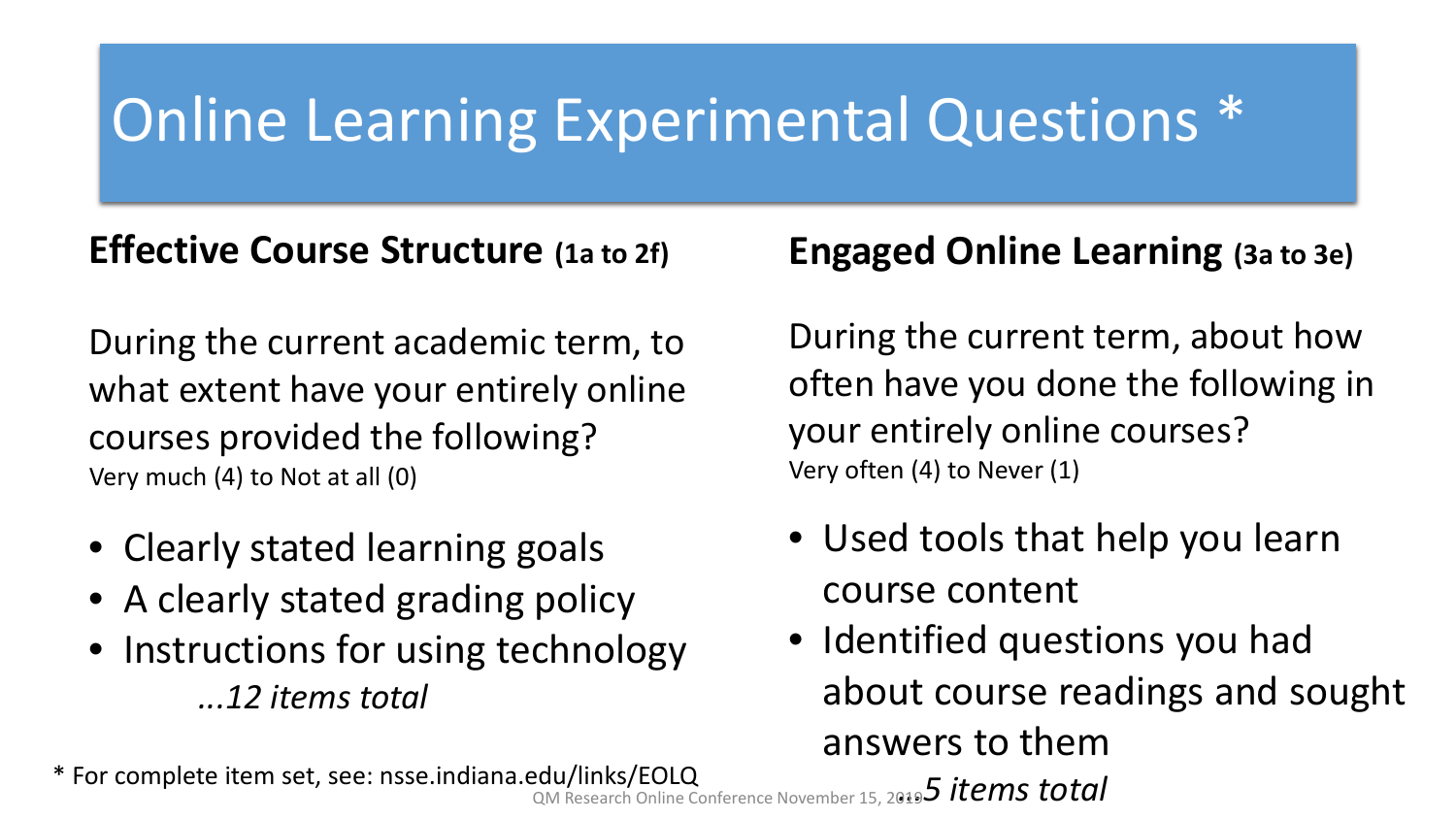### Other Key Experimental Item Set Questions

**How does the instruction for the online courses you were thinking about in the previous questions occur?**

- **Only taught online (in person, face-toface instruction not provided)** 83%
- Taught mostly online with some inperson, face-to-face instruction 9%
- Taught online and in-person/face-to-face about the same amount 4%
- Taught some online but mostly inperson/face-to-face 2%
- Other, please specify 2%  $n=6,237$  (unweighted) and the search Online Conference November 15, 2019

**How would you describe the communication in your entirely online courses this term?** 

- **Synchronous (real-time communication** with instructors and students) 15%
- Asynchronous (communication with instructors and students that does not occur at the same time) 47%
- A mixture of synchronous and asynchronous 37%
- Other, please specify 1%

n=3,531 (weighted)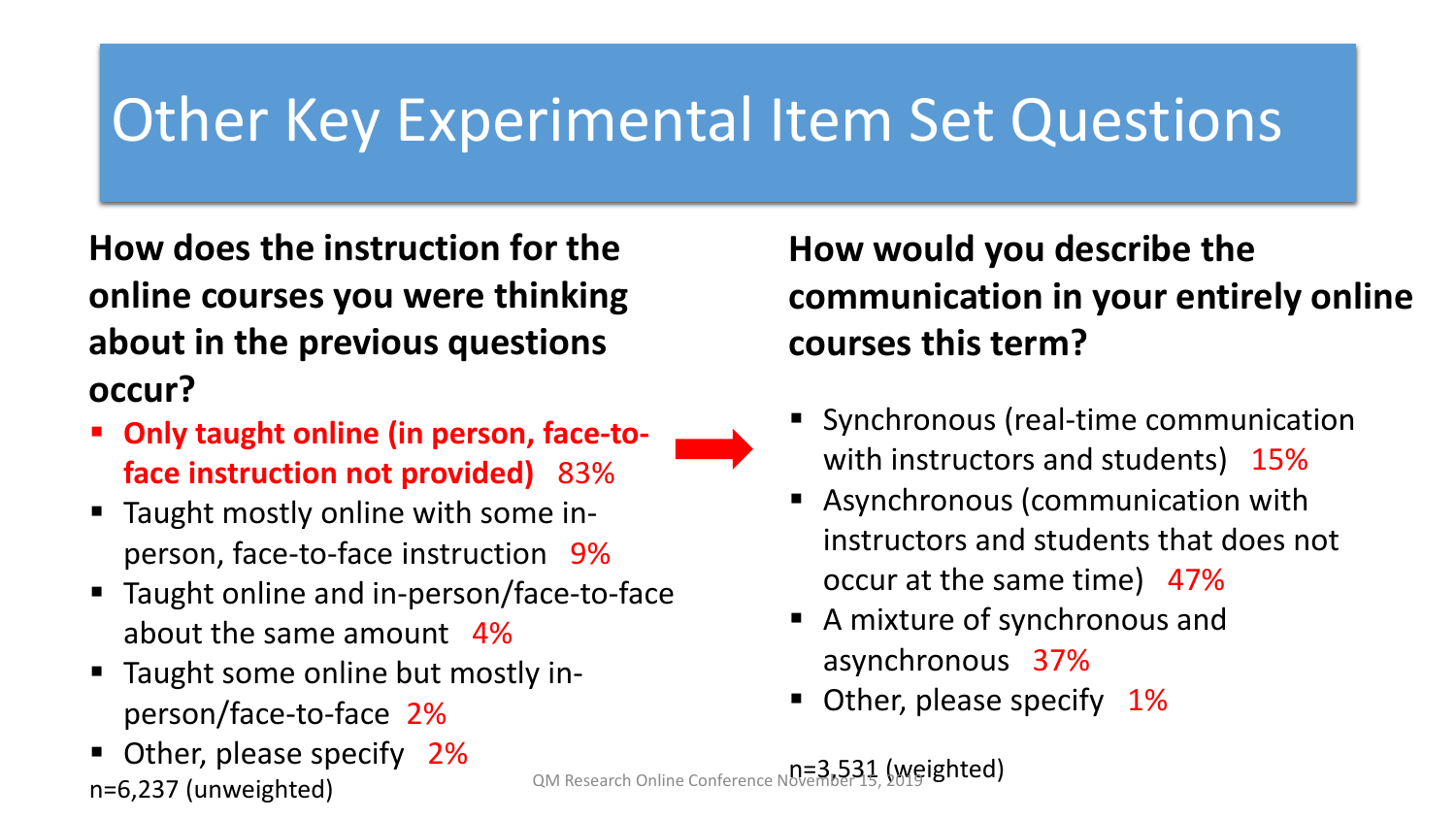### Online Learning Scales: Structure & Engagement

|                                                       | Ν     | Min | Max | <b>Mean</b> | SD   | Cronbach's<br><b>Alpha</b> | <b>Intraclass</b><br><b>Correlation</b> | <b>Distribution</b>                                          |
|-------------------------------------------------------|-------|-----|-----|-------------|------|----------------------------|-----------------------------------------|--------------------------------------------------------------|
| <b>Effective</b><br><b>Course</b><br><b>Structure</b> | 3,528 | 0   | 4   | 3.33        | 0.72 | 0.95                       | 2.7%                                    | Olyathedian of (Morityn Ordina Course Stracture Scale Scores |
| <b>Engaged</b><br>Online<br><b>Learning</b>           | 3,526 | 1   | 4   | 3.07        | 0.78 | 0.85                       | 6.4%                                    | Distribution of Engaged Online Learning Scale Scores         |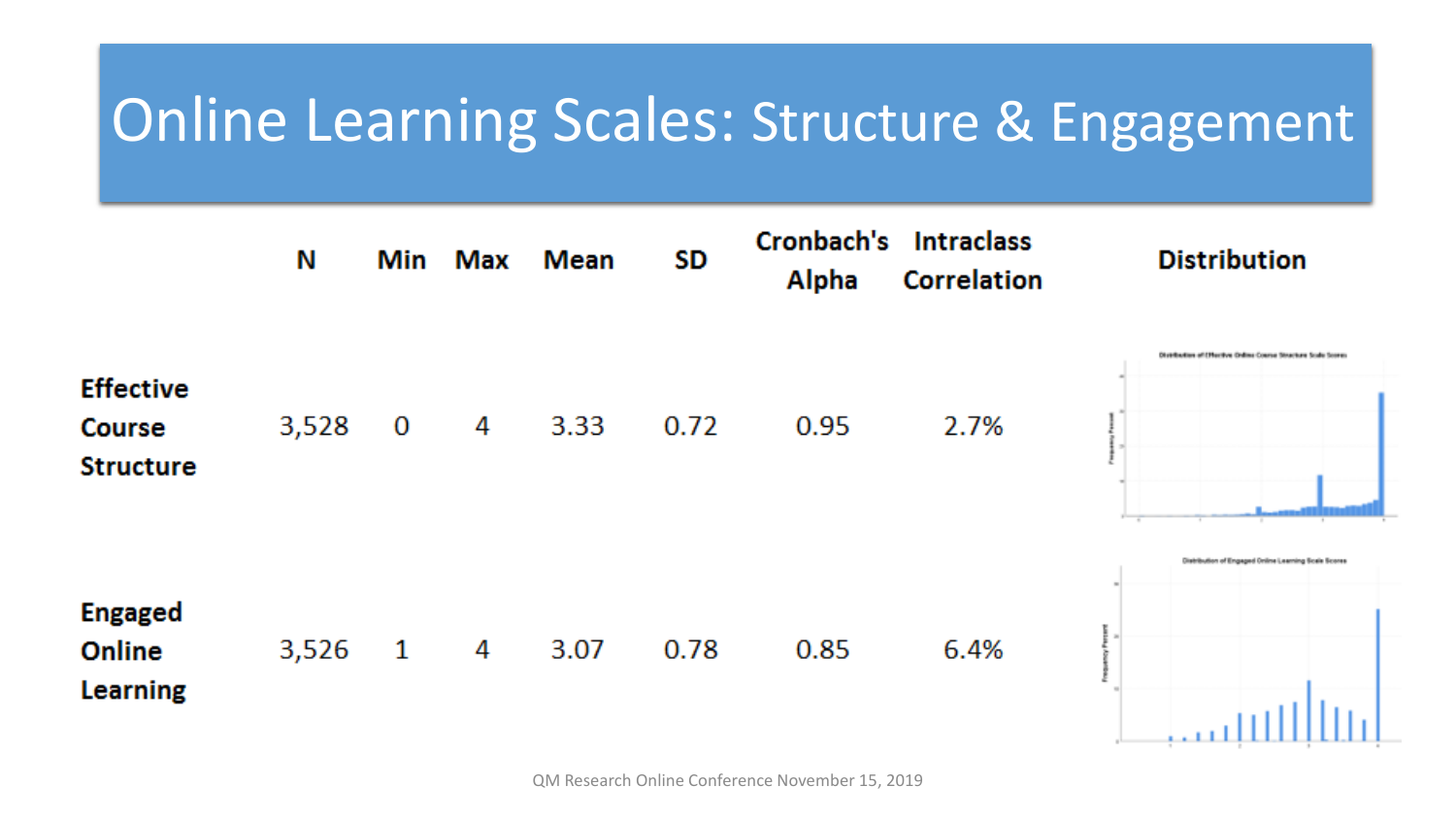# *Results*

QM Research Online Conference November 15, 2019c.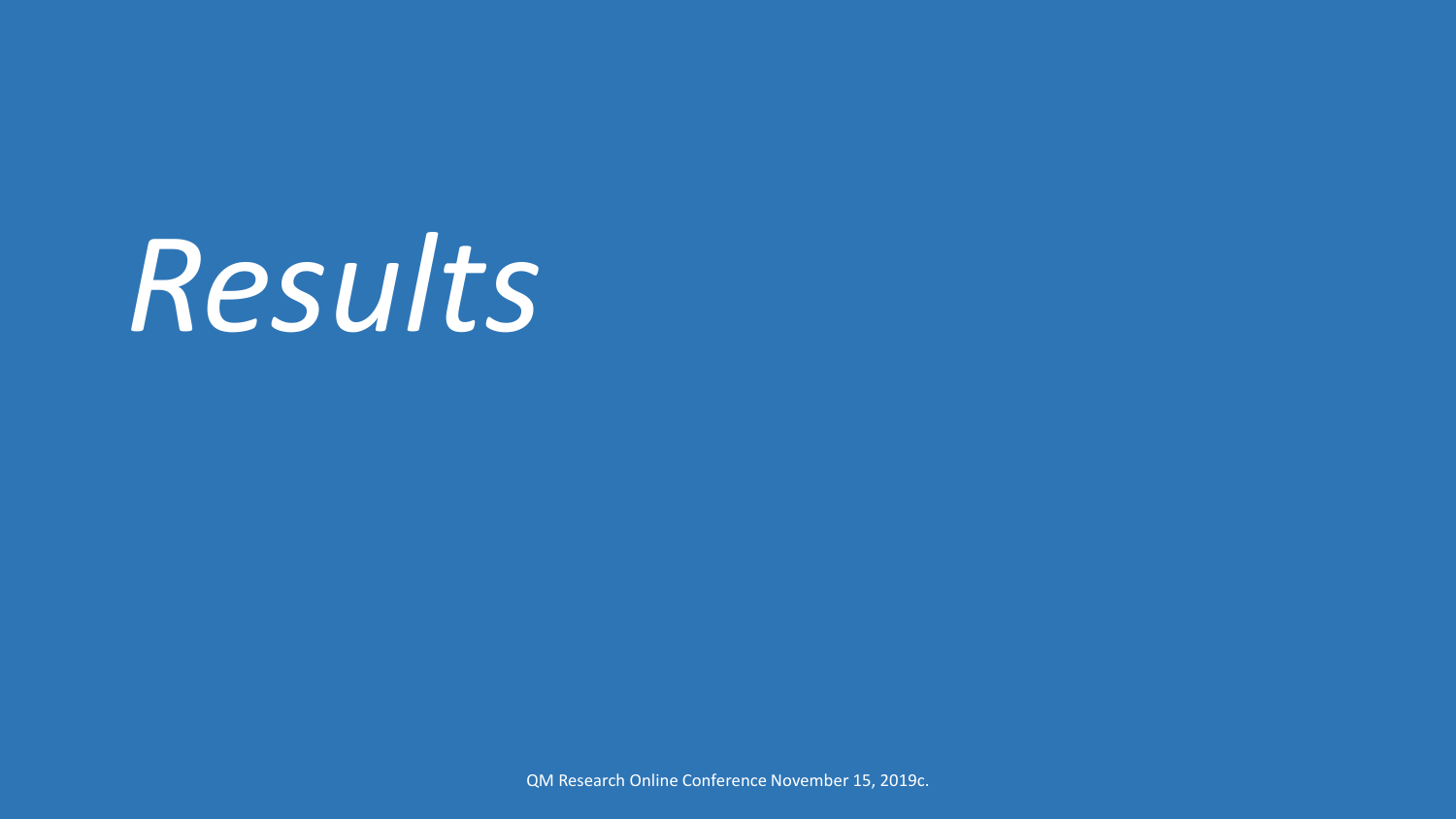*Research Question #1* To what extent does college online learning experiences align with QM standards, according to students? Do these results vary by student type (e.g., full-time status, sex, minority)?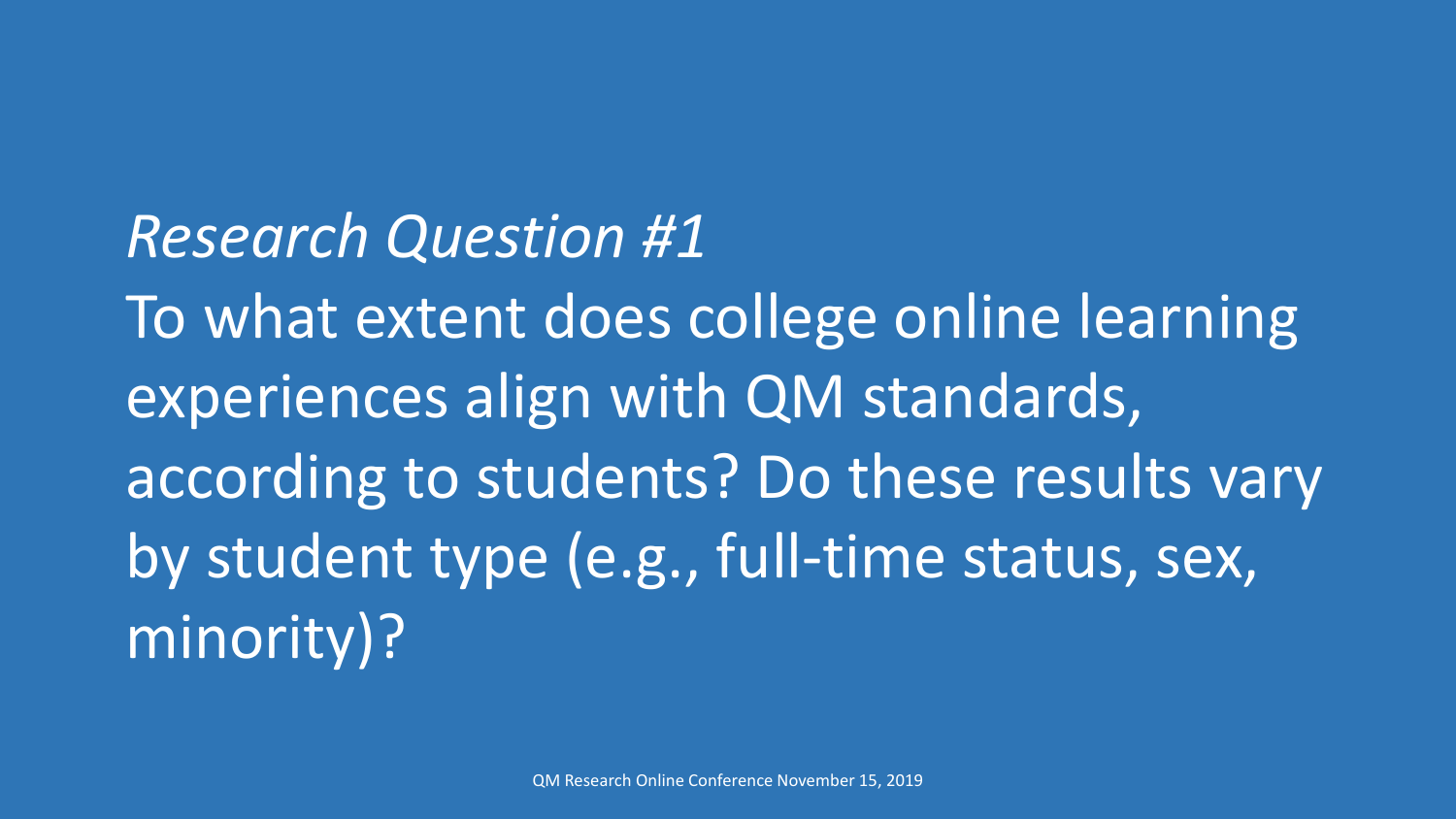## *Effective Course Structure Questions*

QM Research Online Conference November 15, 2019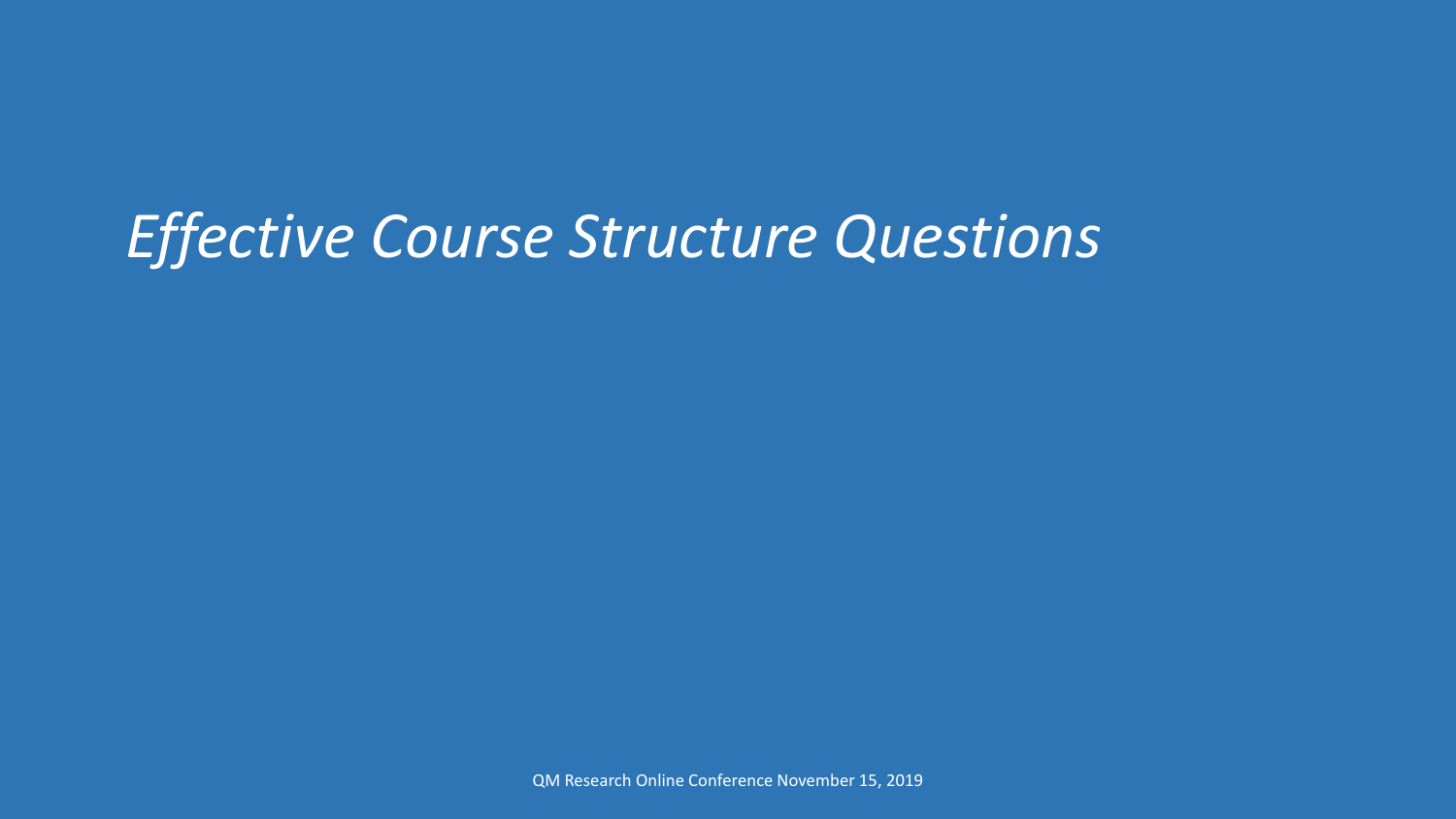### **To what extent have your entirely online courses provided the following?**

Percentage reporting Very Much or Quite A Bit

Instructions for using technology Clarity about instructor peer-interaction expectations Clarity about when instructor provides answers to questions Course information and activities that are easy to locate A description of minimum technology requirements Materials to help achieve course learning goals Assessments that help achieve course learning goals Clear instructions to get started in course Learning goals appropriate to course level An explanation of the purpose of the course Clearly stated learning goals A clearly stated grading policy



Items used for Effective Online Course Structure Sankesearch Online Conference November 15, 2019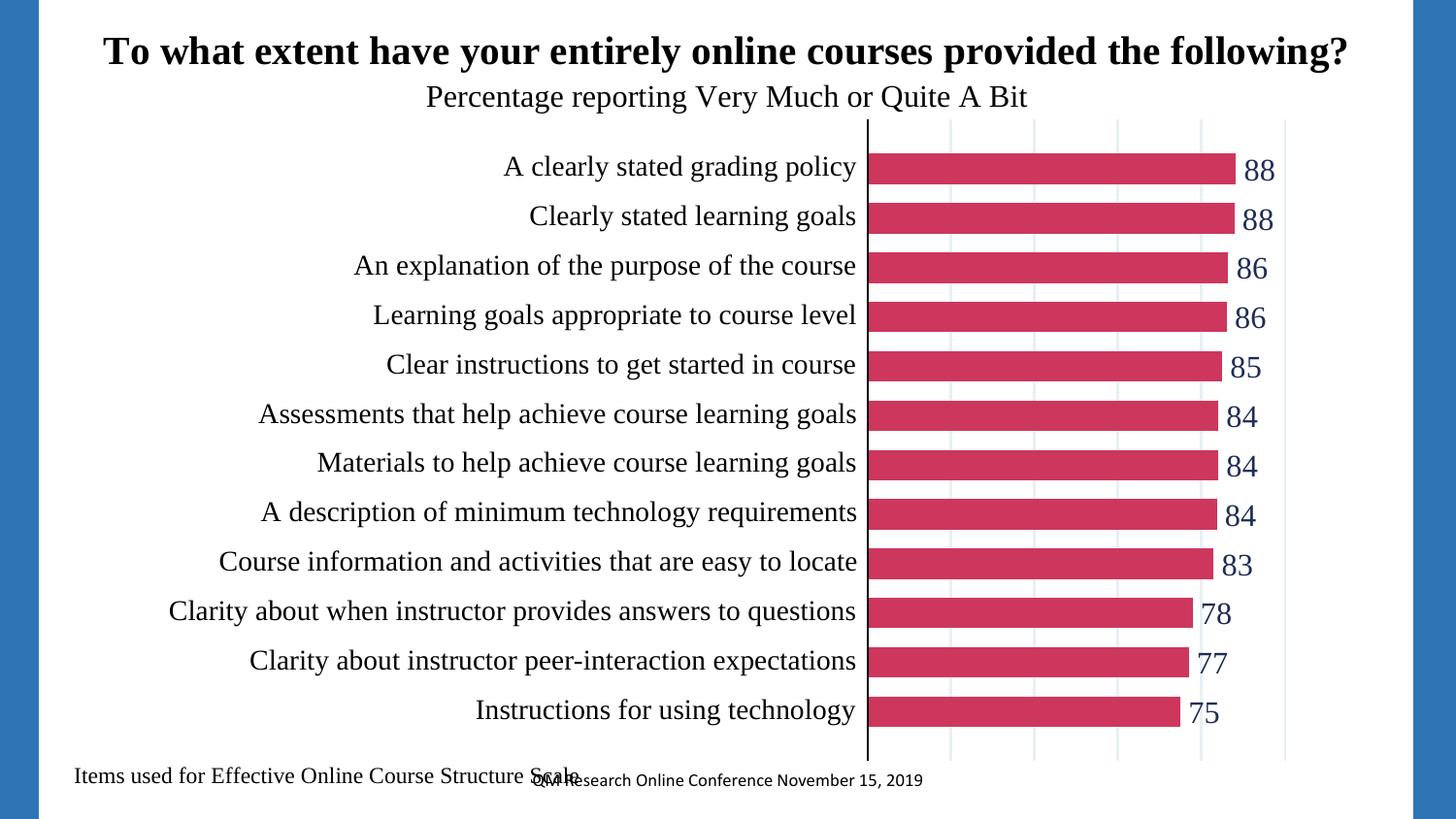#### **Distribution of Effective Online Course Structure Scale Scores by Student Type**

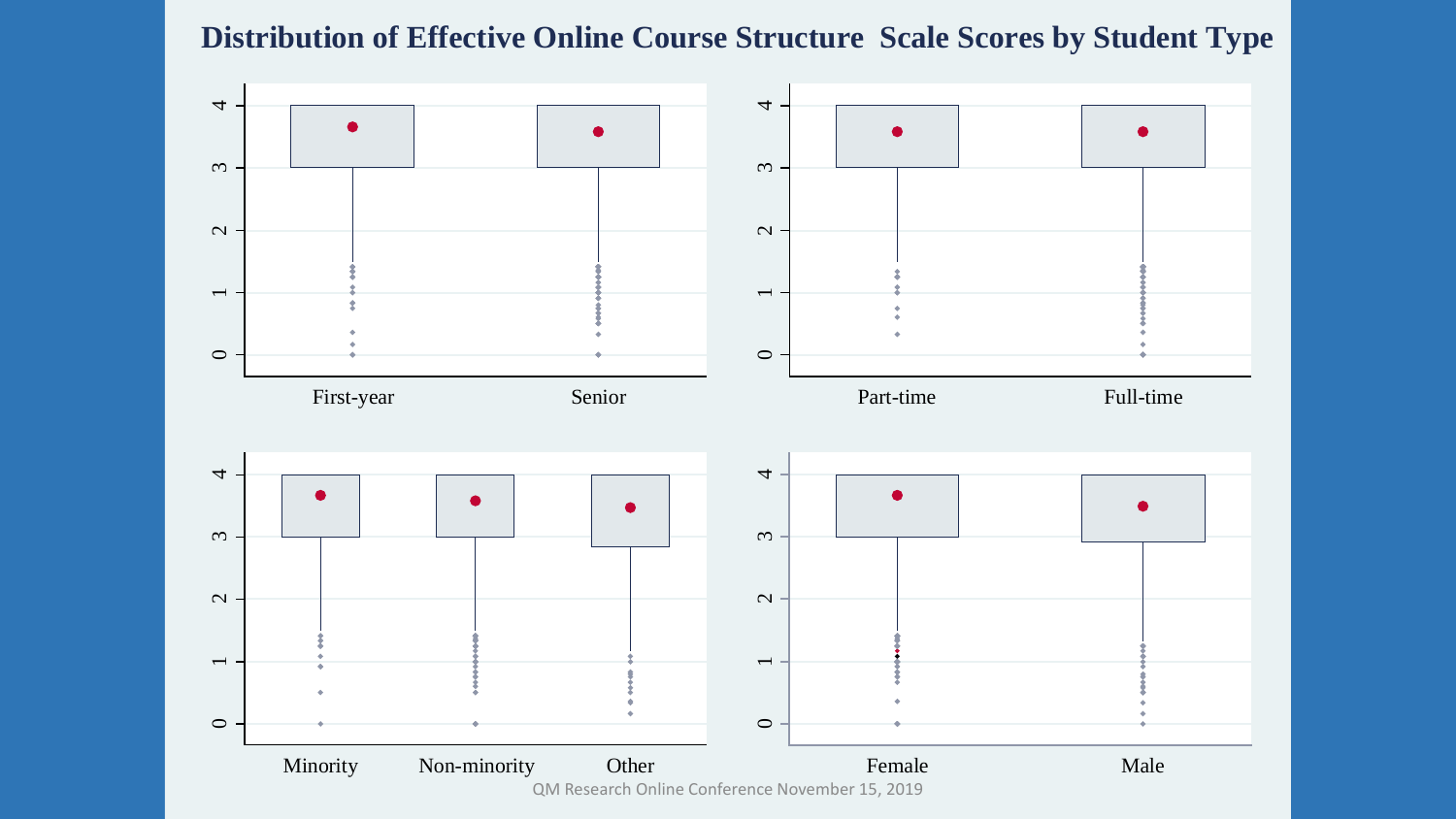#### **Distribution of Course Structure Scale Scores By Online School Status\***

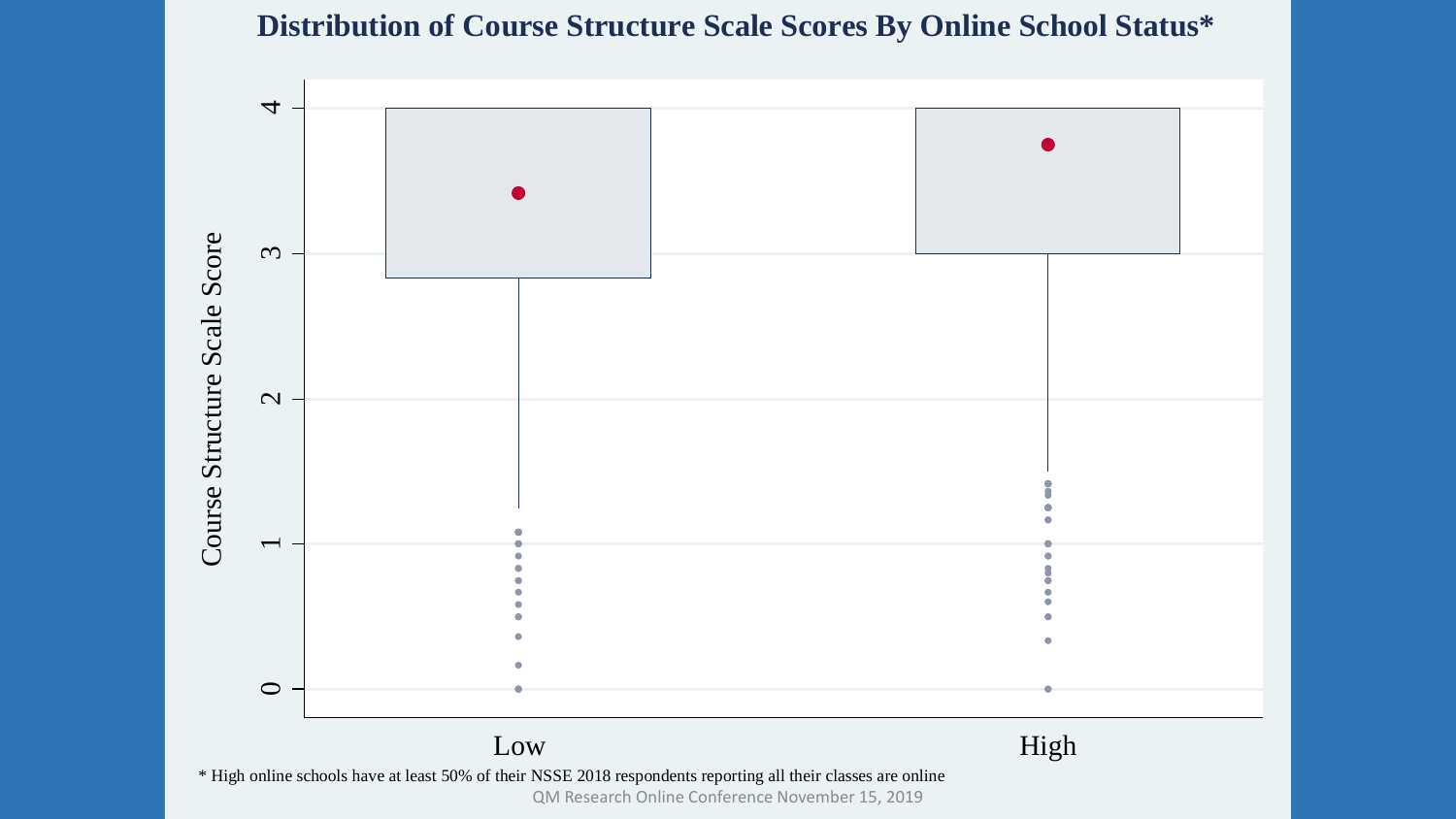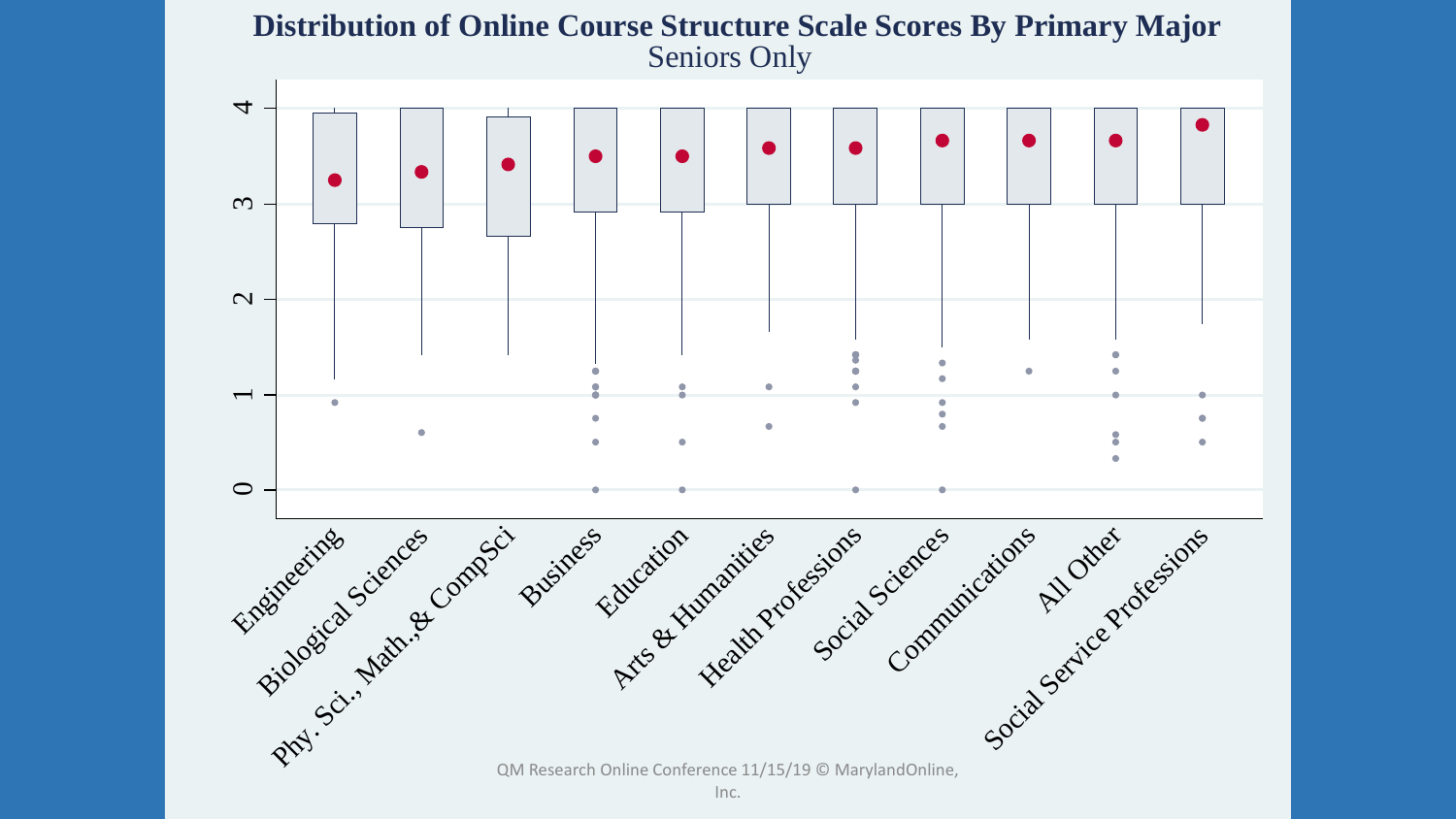# *Engaged Online Learning Questions*

QM Research Online Conference November 15, 2019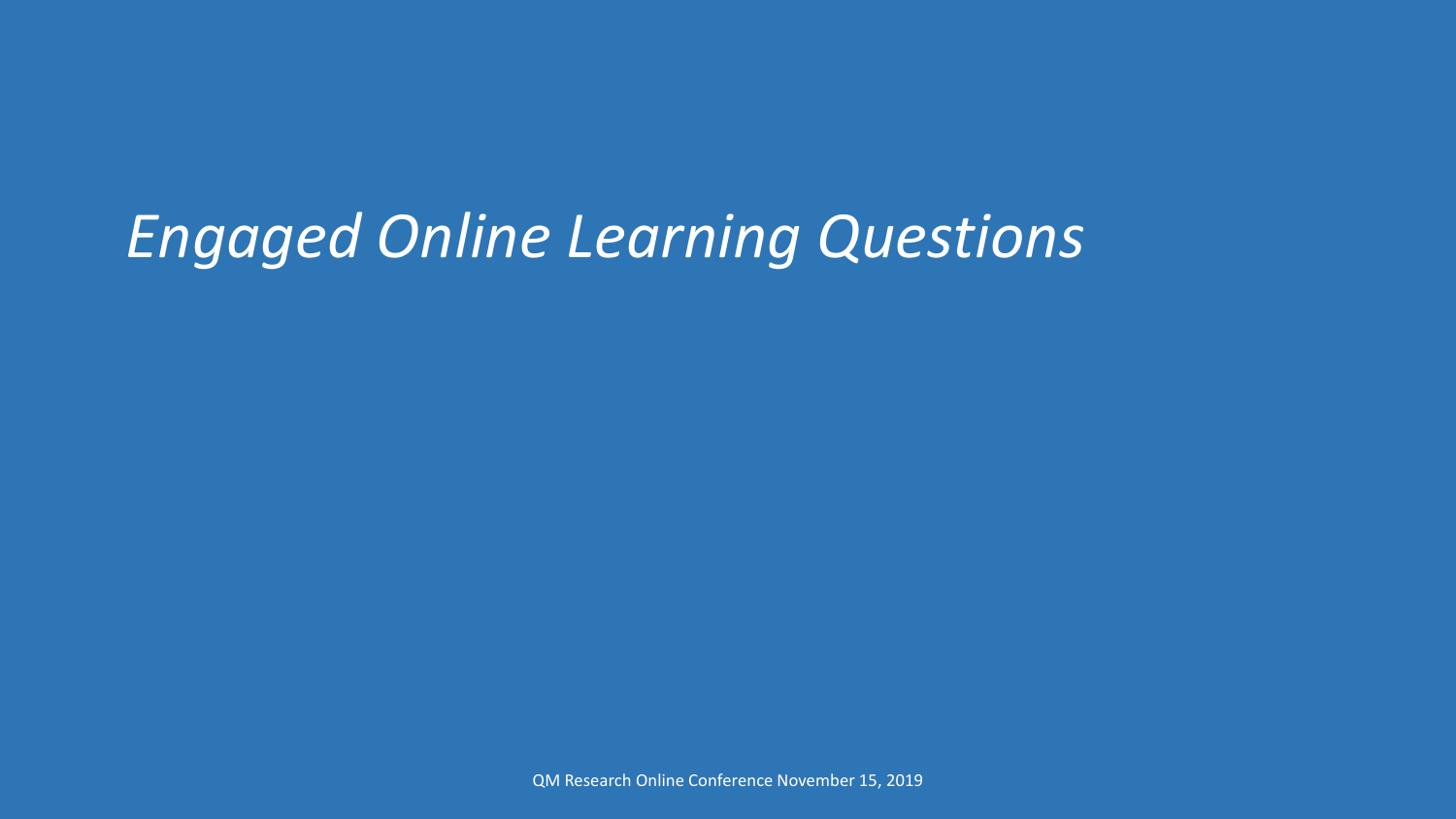

Items used for Engaged Online Learning Scale

QM Research Online Conference November 15, 2019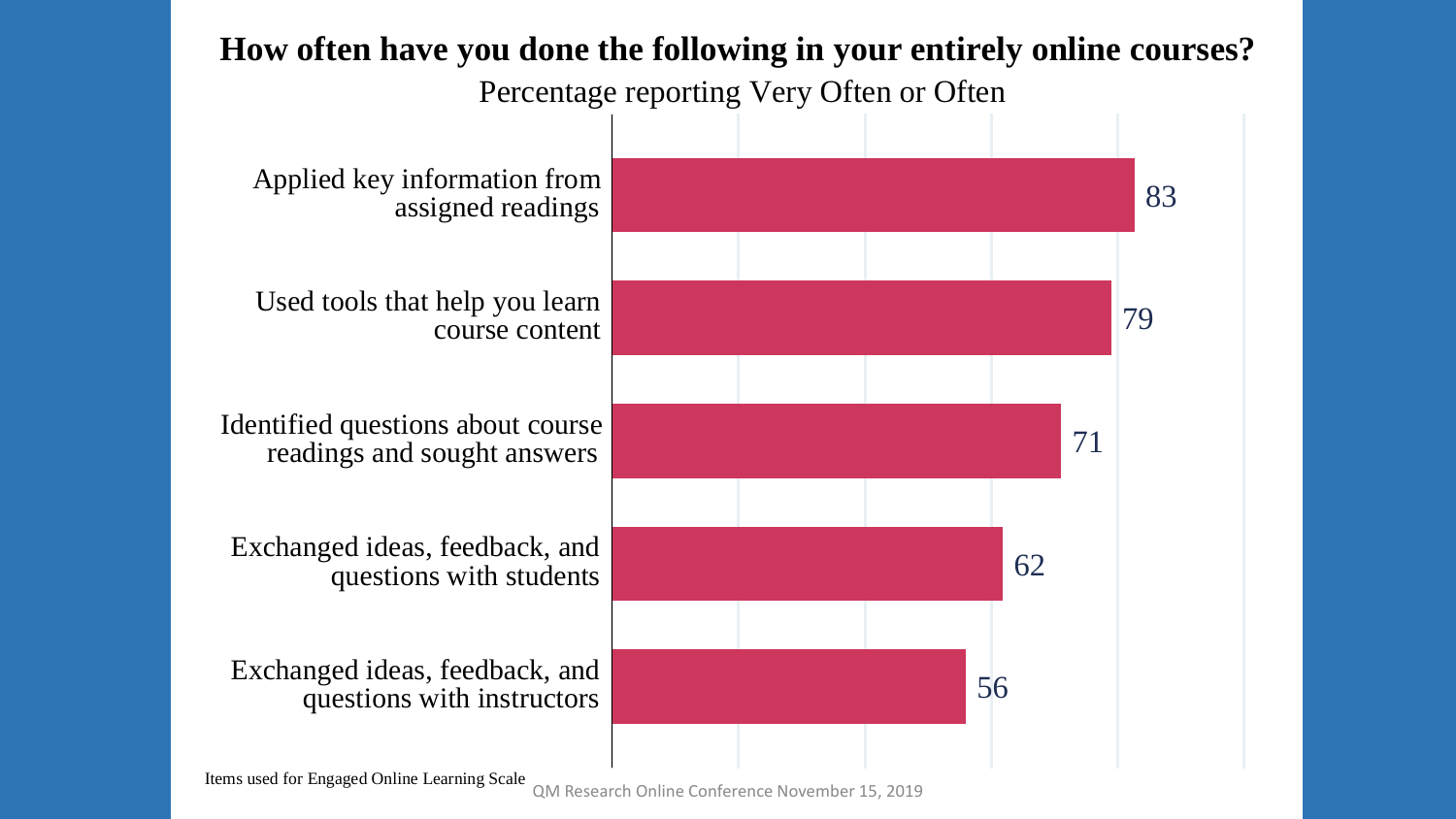#### **Distribution of Engaged Online Learning Scale Scores by Student Type**

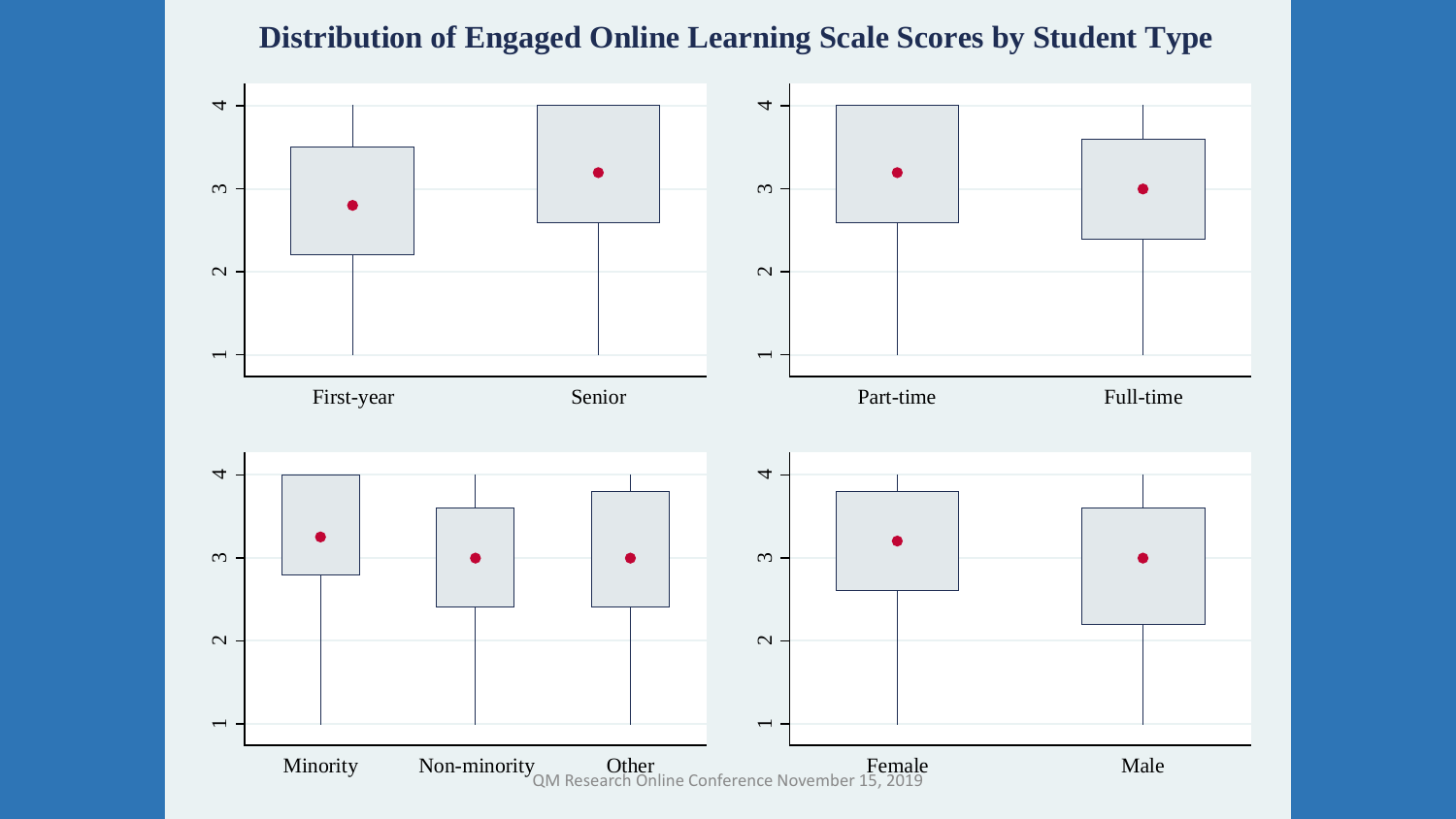#### **Distribution of Engaged Online Learning Scale Scores By Online School Status\***

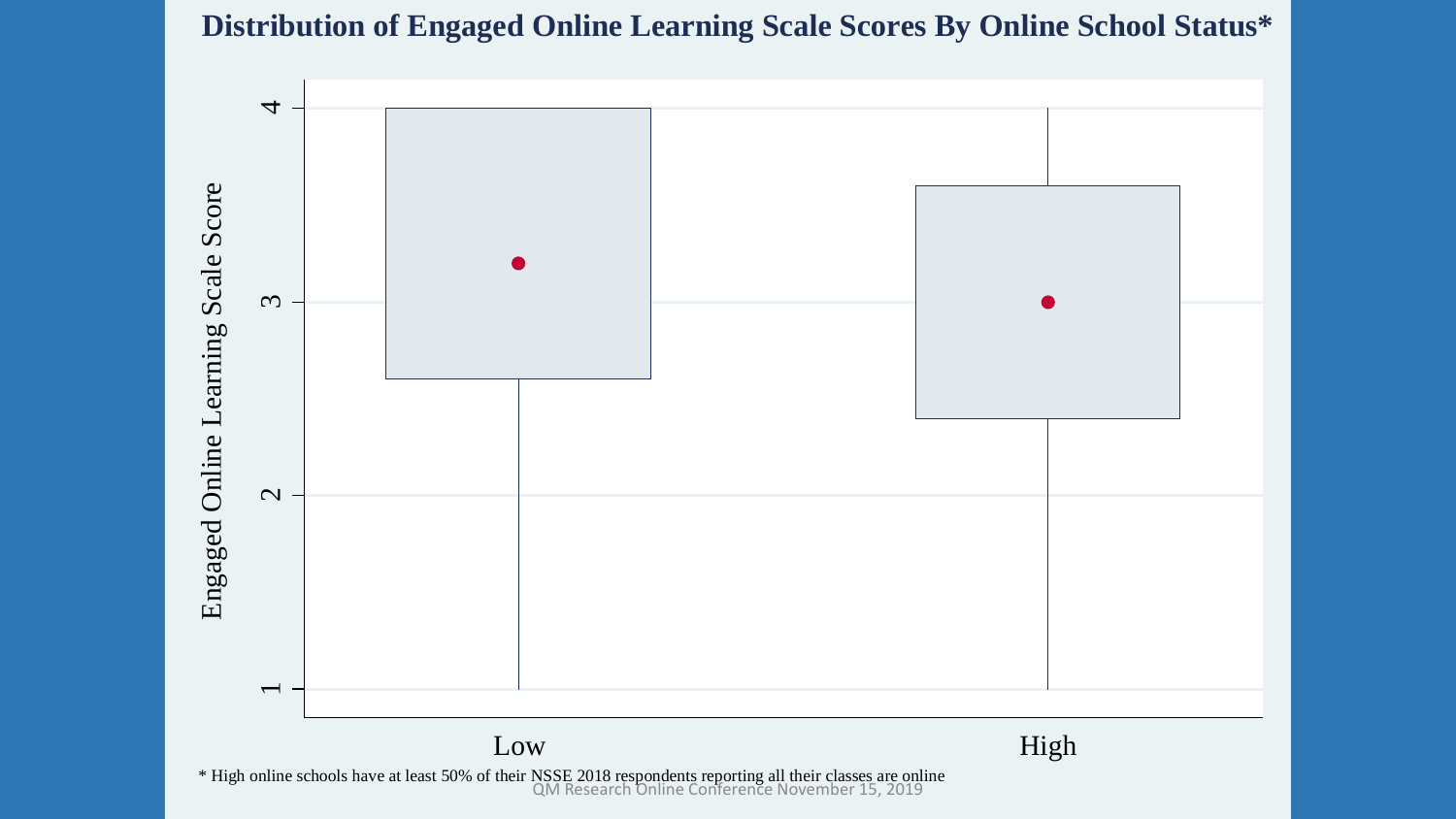# $\omega$  $\overline{4}$ **Distribution of Engaged Online Learning Scale Scores By Primary Major** Seniors Only



 $\overline{\phantom{0}}$ 

 $\mathbf{C}$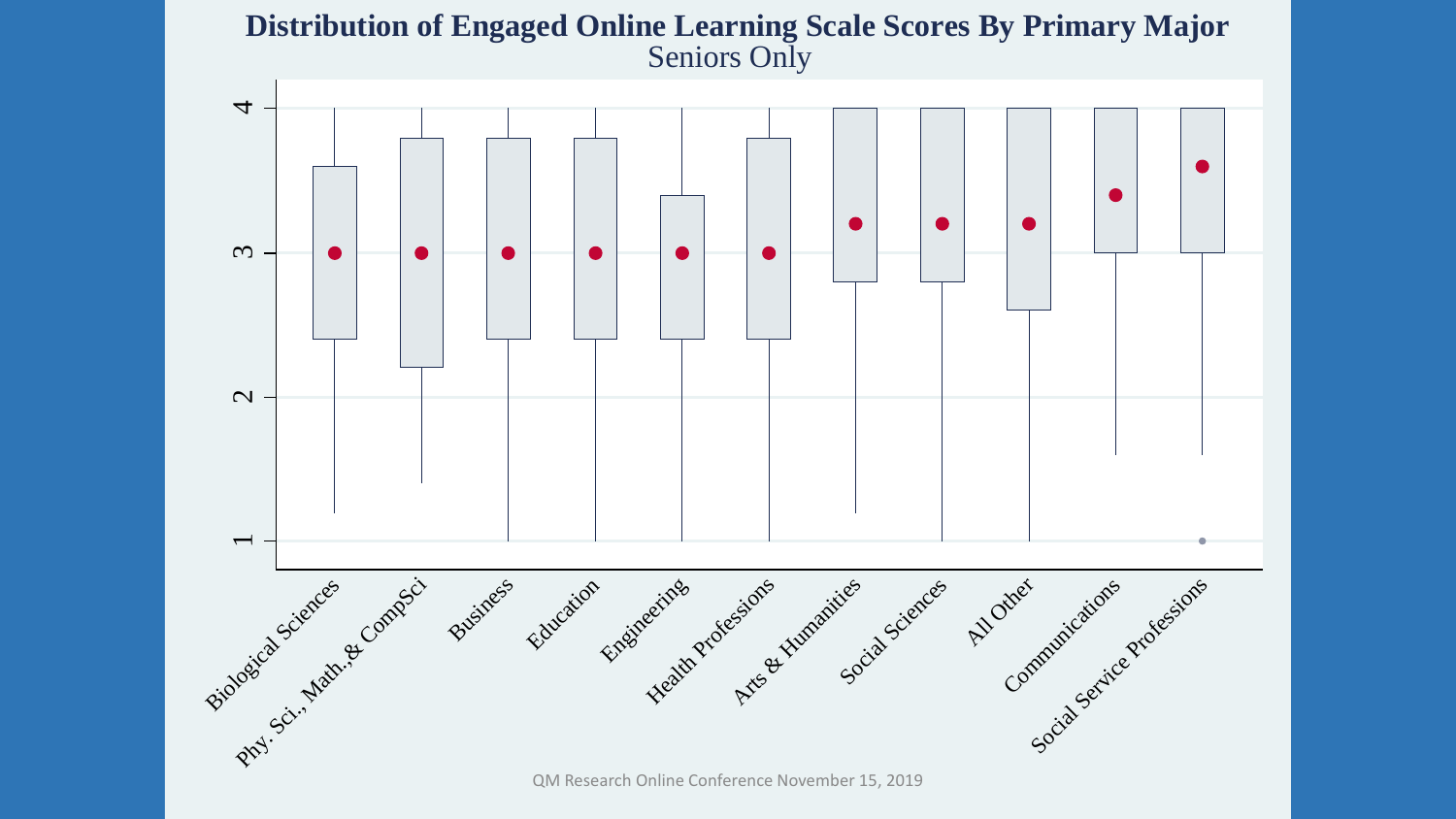## Statistical Model Results

### **Effective Course Structure**

### **Engaged Online Learning**

Positive Relationship

Social sciences and Social service profession majors Adult learner, Minority

Effective Course Structure(!),

Senior class level, Minority

#### Negative Relationship

Full-time status, Male

Male

### No Relationship

Class level, First-generation **Adult learner**, Enrollment status, QM Research Online Conference November 15, 2019 (Super St. First-generation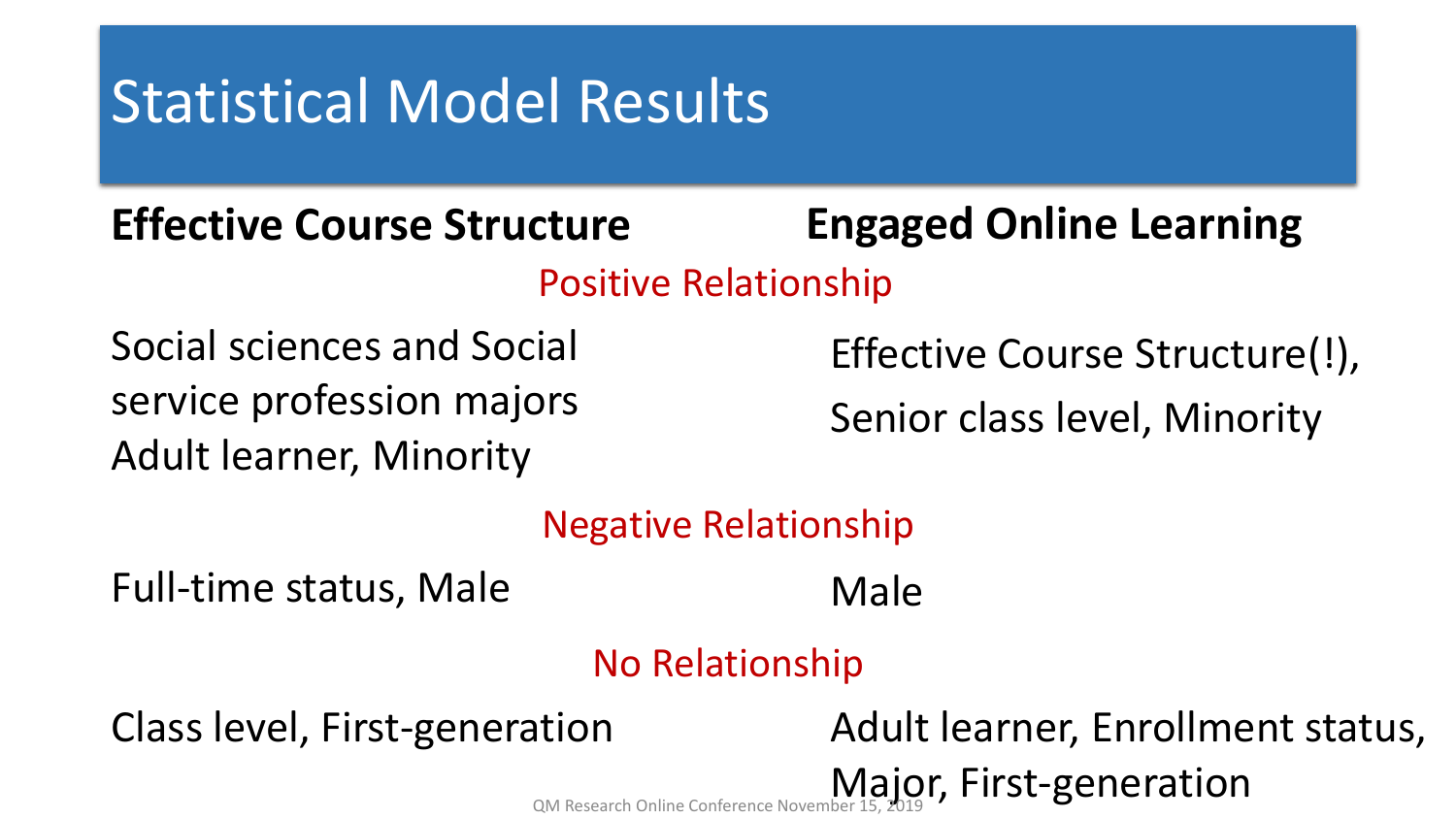*Research Question #2* Does the online learning experience at certain institutions appear better aligned with QM standards than others?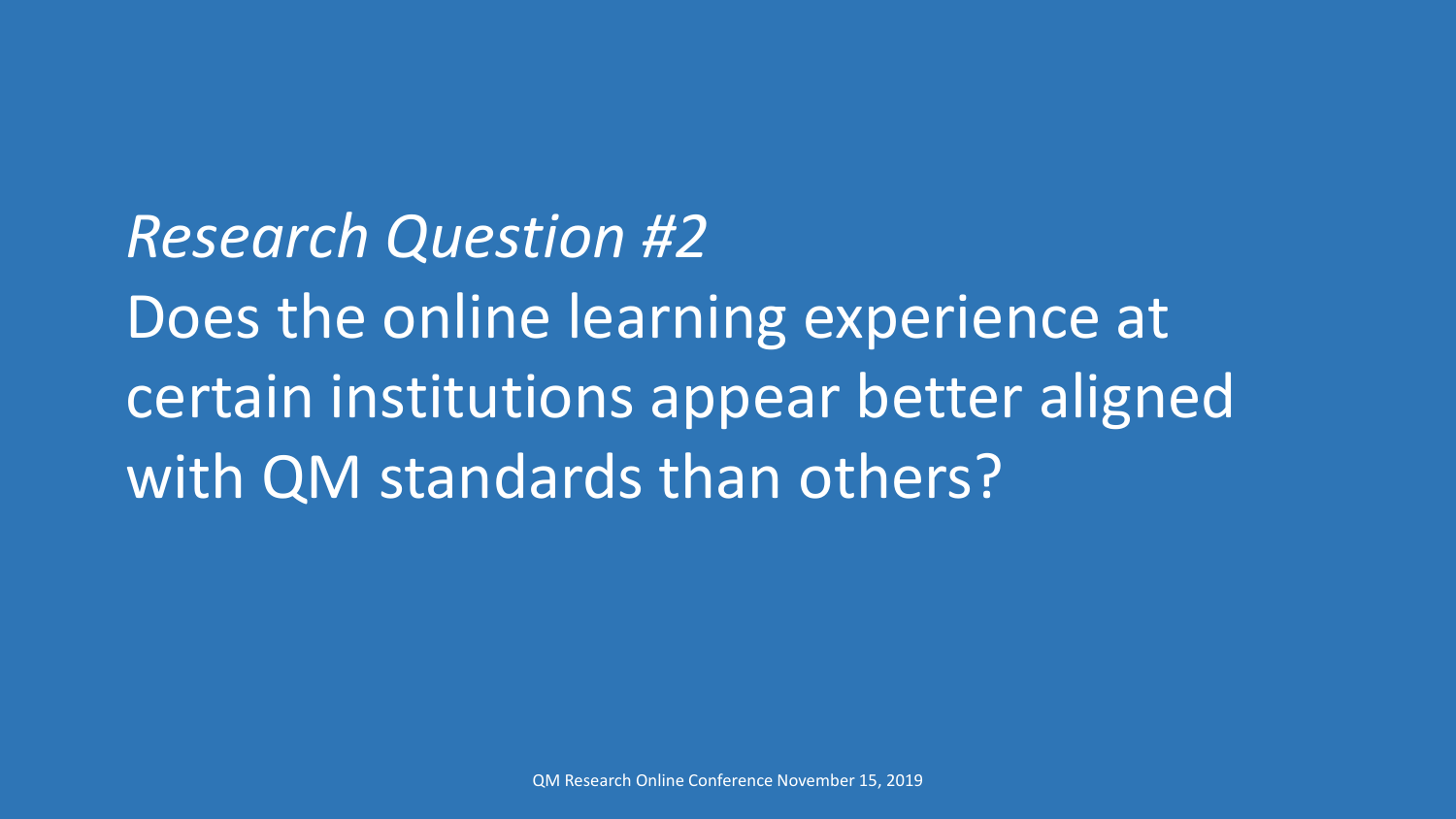#### **Distribution of Effective Online Course Structure Scale Scores By Institution**

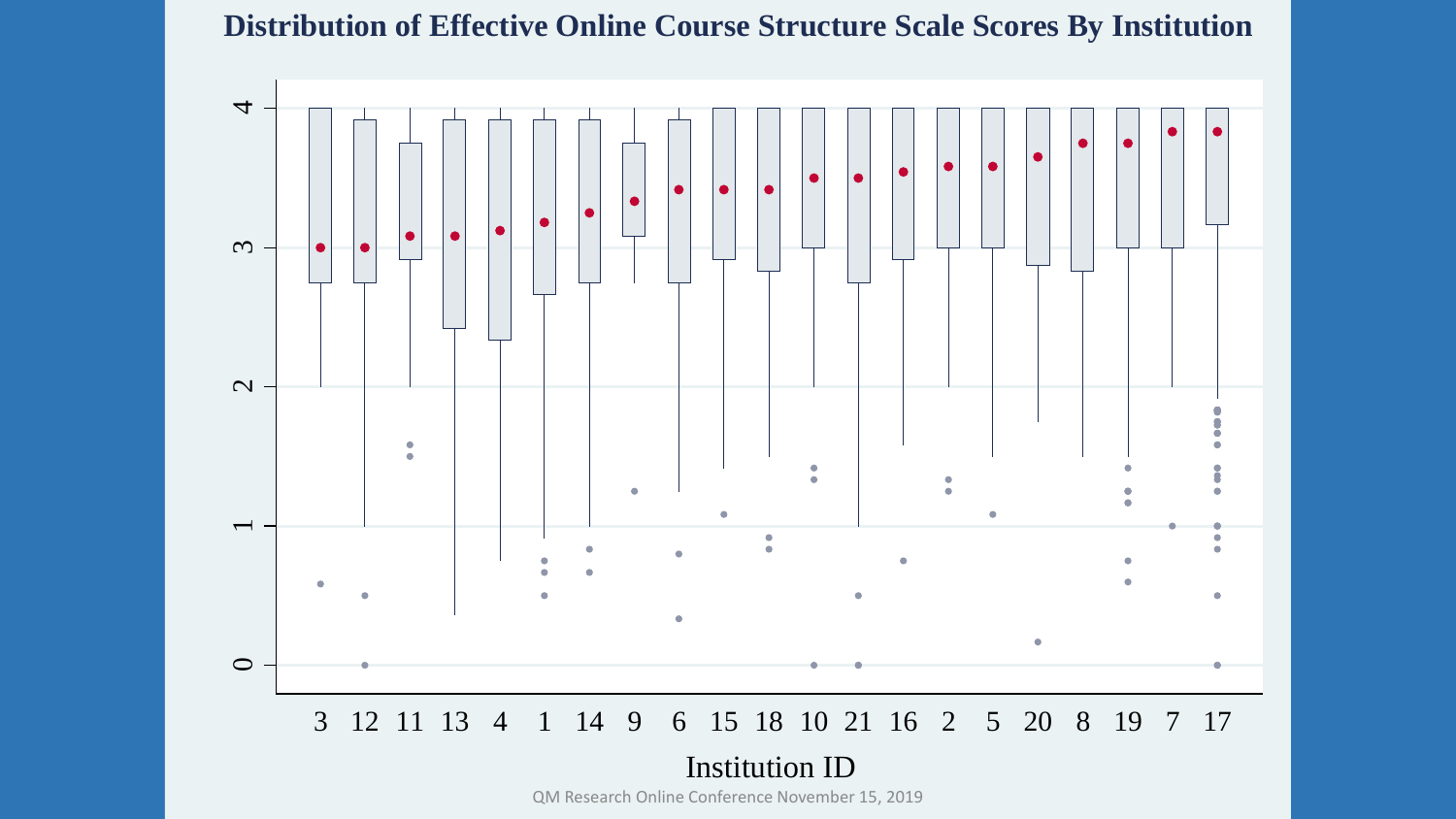#### **Distribution of Engaged Online Learning Scale Scores By Institution**

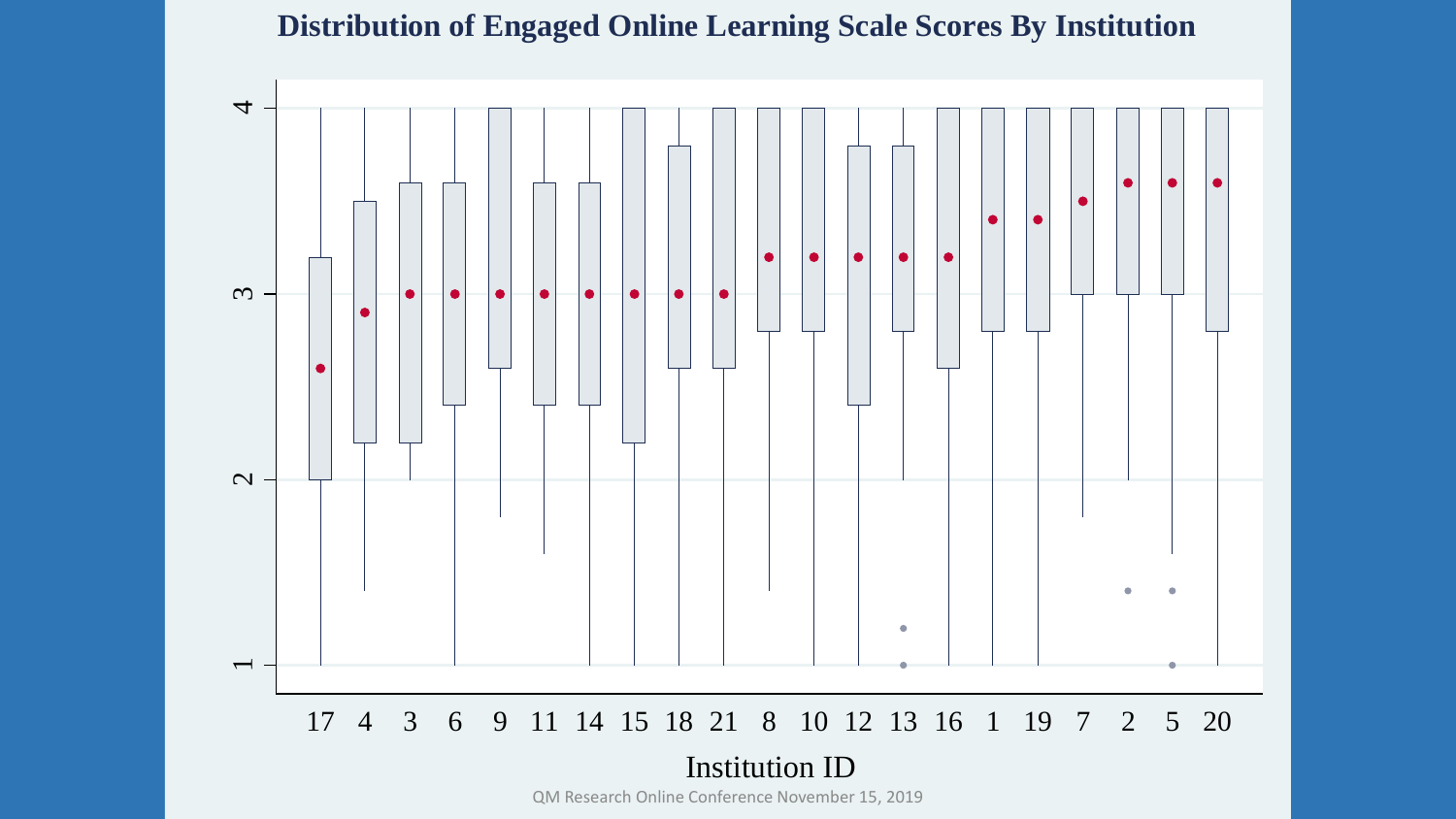#### **Average School Scale Scores**



QM Research Online Conference November 15, 2019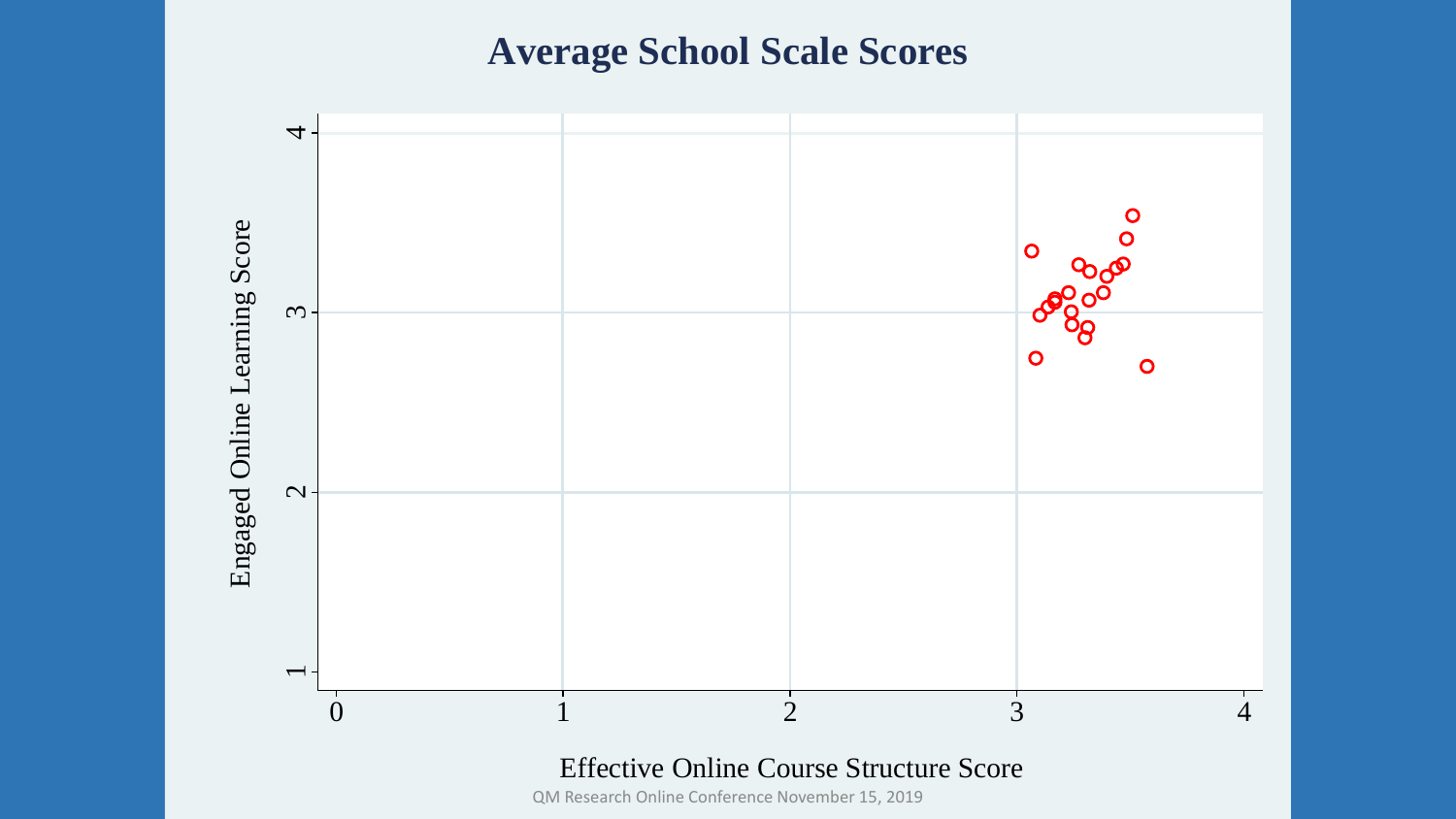*Research Question #3* Does the level of satisfaction with the overall online learning experience vary by level of QM standards experienced?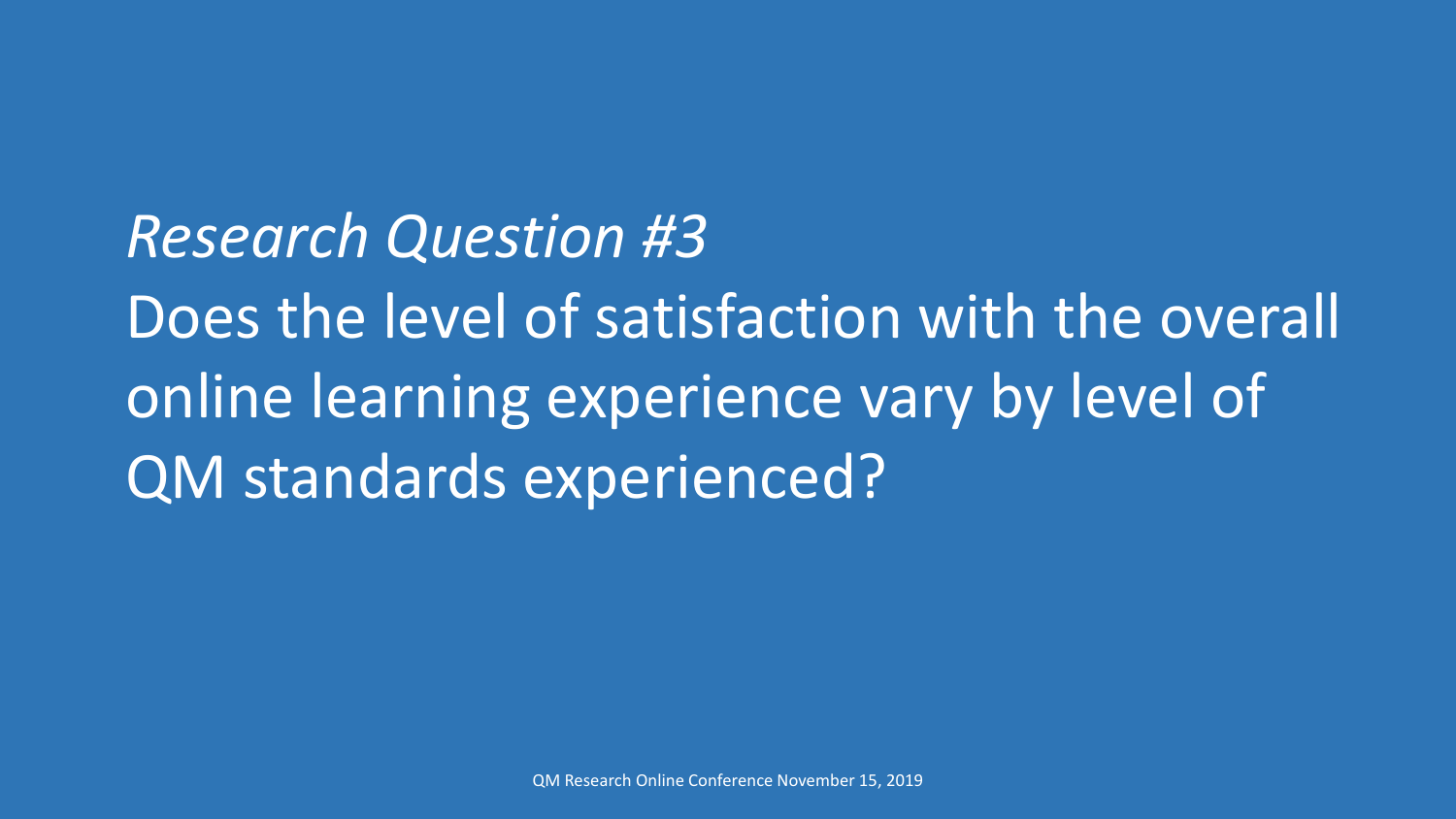#### **How Would You Describe Your Online Learning Experiences?**

Percentage reporting Excellent or Good by Course Structure Scale Group

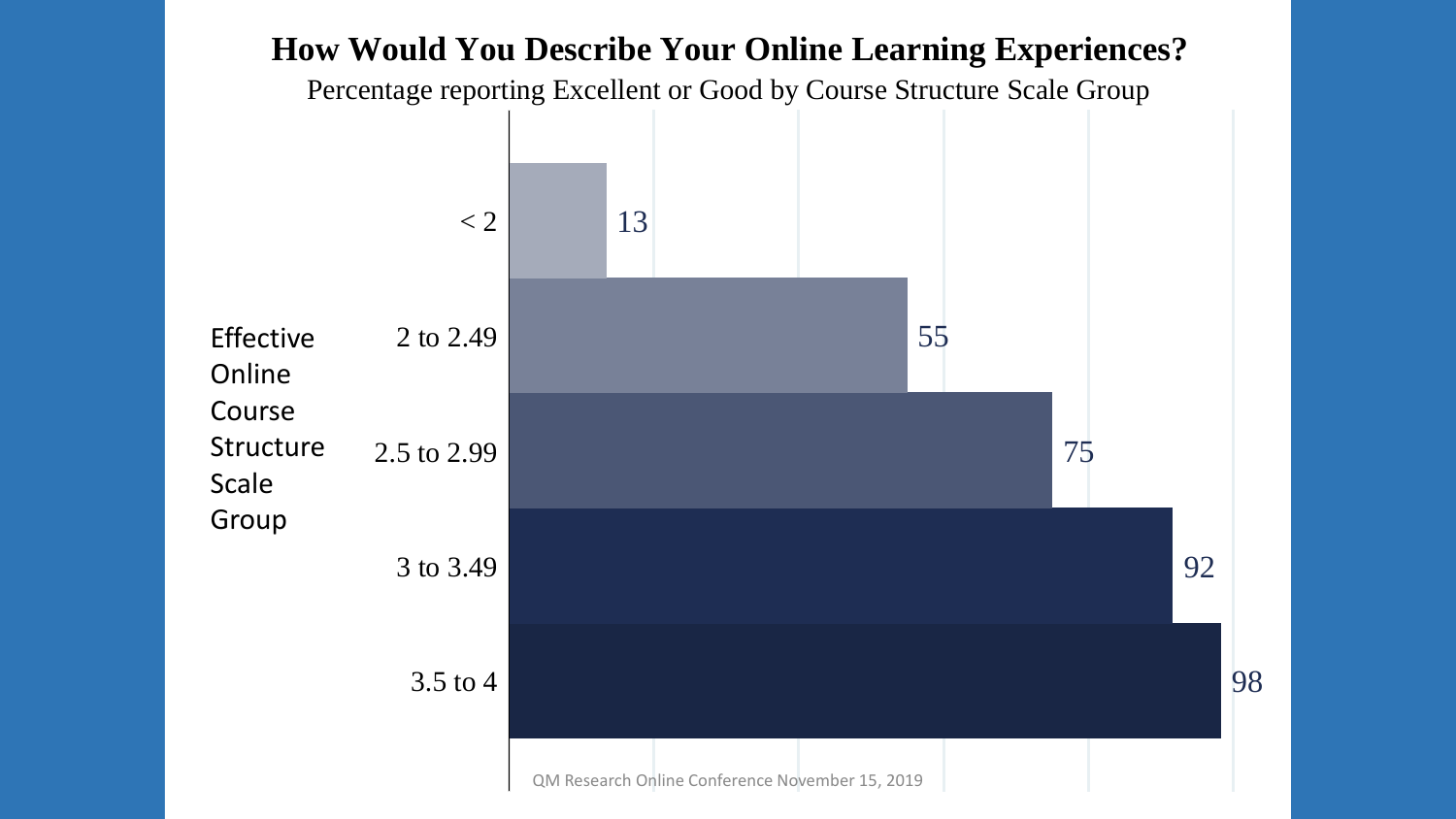#### **How Would You Describe Your Online Learning Experiences?**

Percentage reporting Excellent or Good by Engaged Online Learning Scale Group

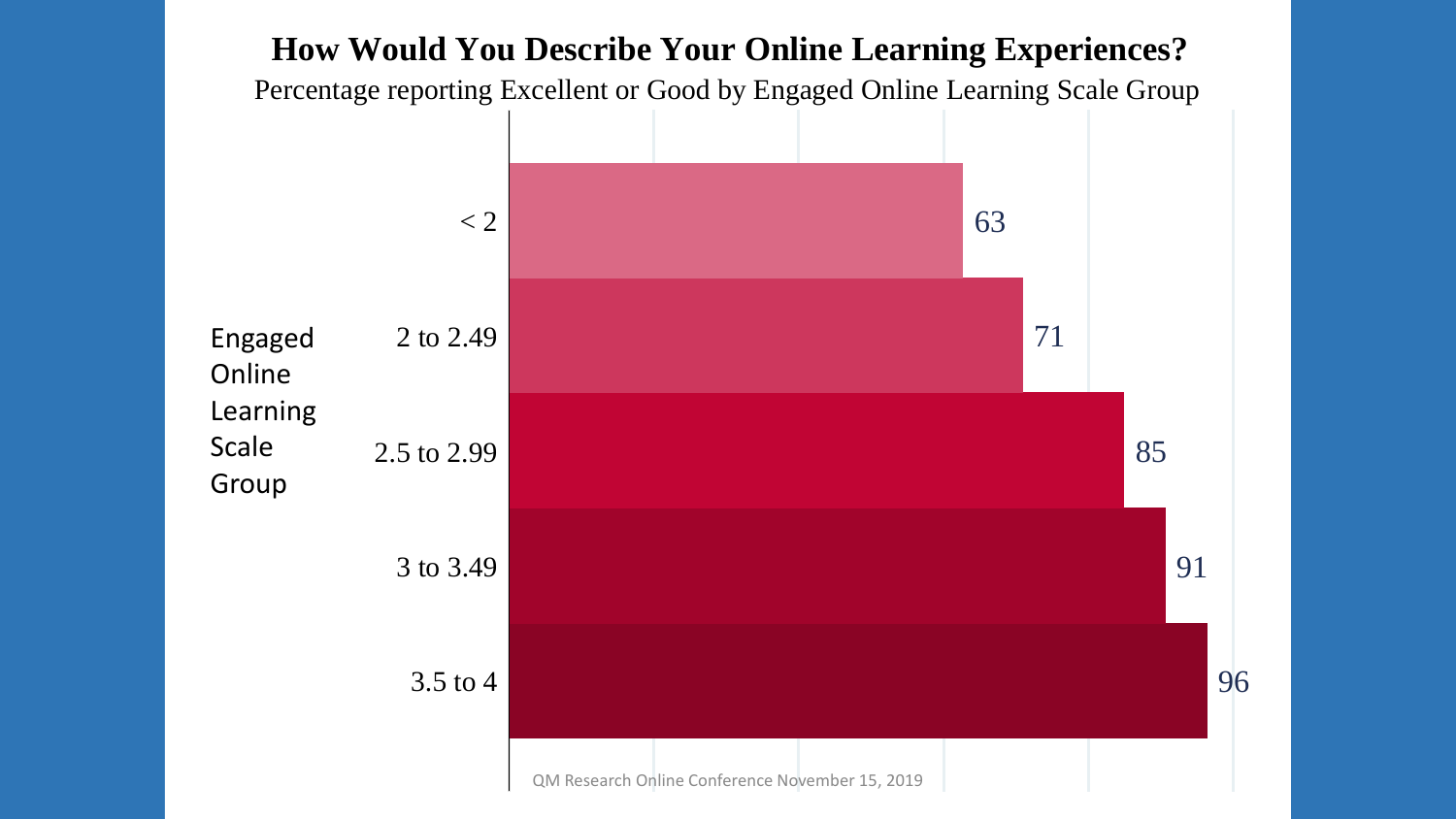### Summary

- $\Box$  Course structures generally appear aligned with QM standards; not much difference between types of students. Engagement scale results also look good overall but there's more room for improvement—also more differences between student types.
- $\Box$  Certain institutions appear better aligned with QM standards than others, but overall differences are not great. All study institutions appear to be doing well, on average, with effective course structure. More room for improvement with engaged online learning experiences.
- $\Box$  Student satisfaction with the overall online learning experience appears to correlate positively with QM standards related to effective course structure and, to a lesser extent, engaged online learning.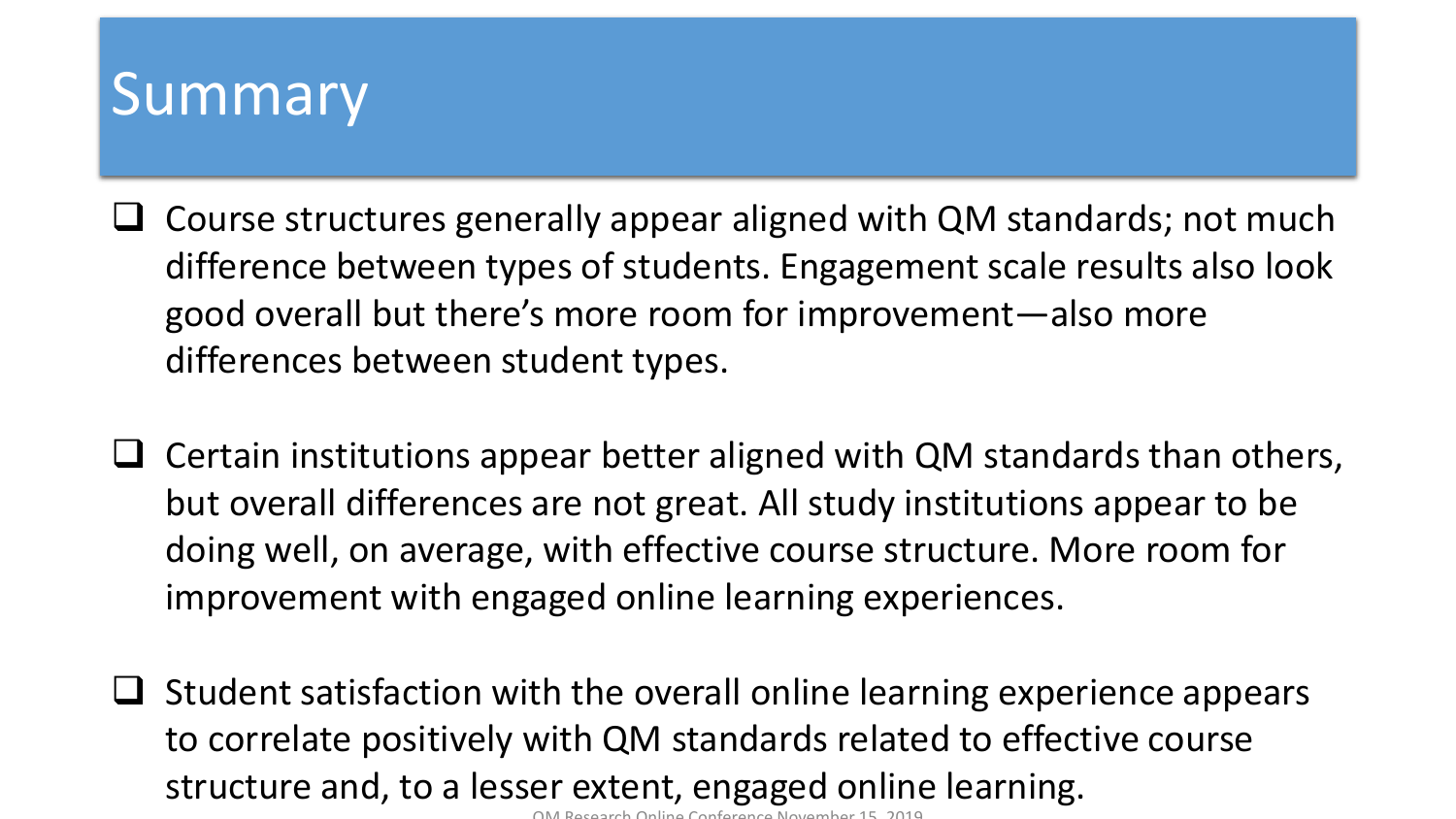# *Increasing Survey Response Rates What NSSE Has Learned*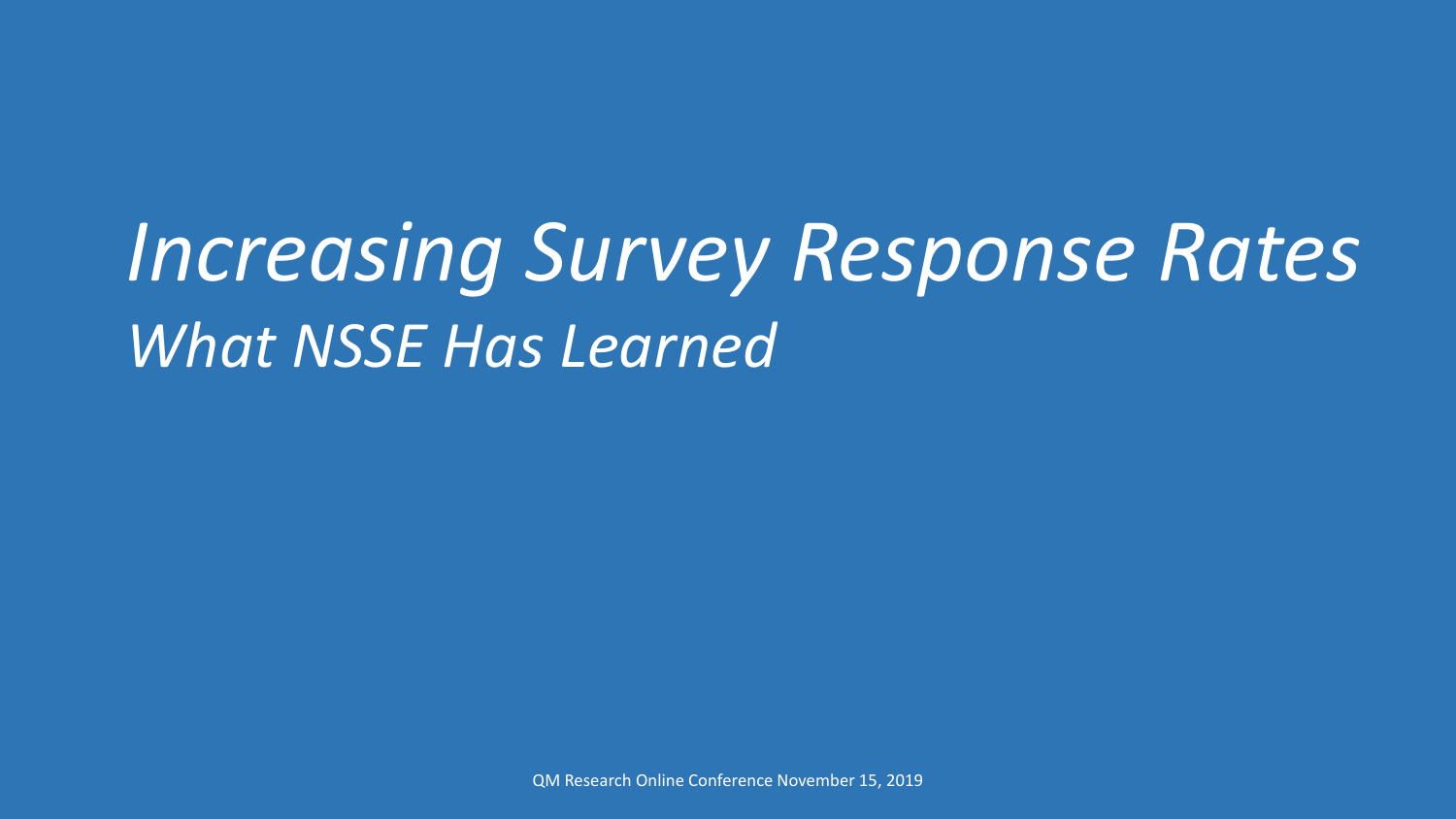## **Survey Trends Impacting Response Rates**

**Survey fatigue** 

**Technology** 

Smartphones

Learning management systems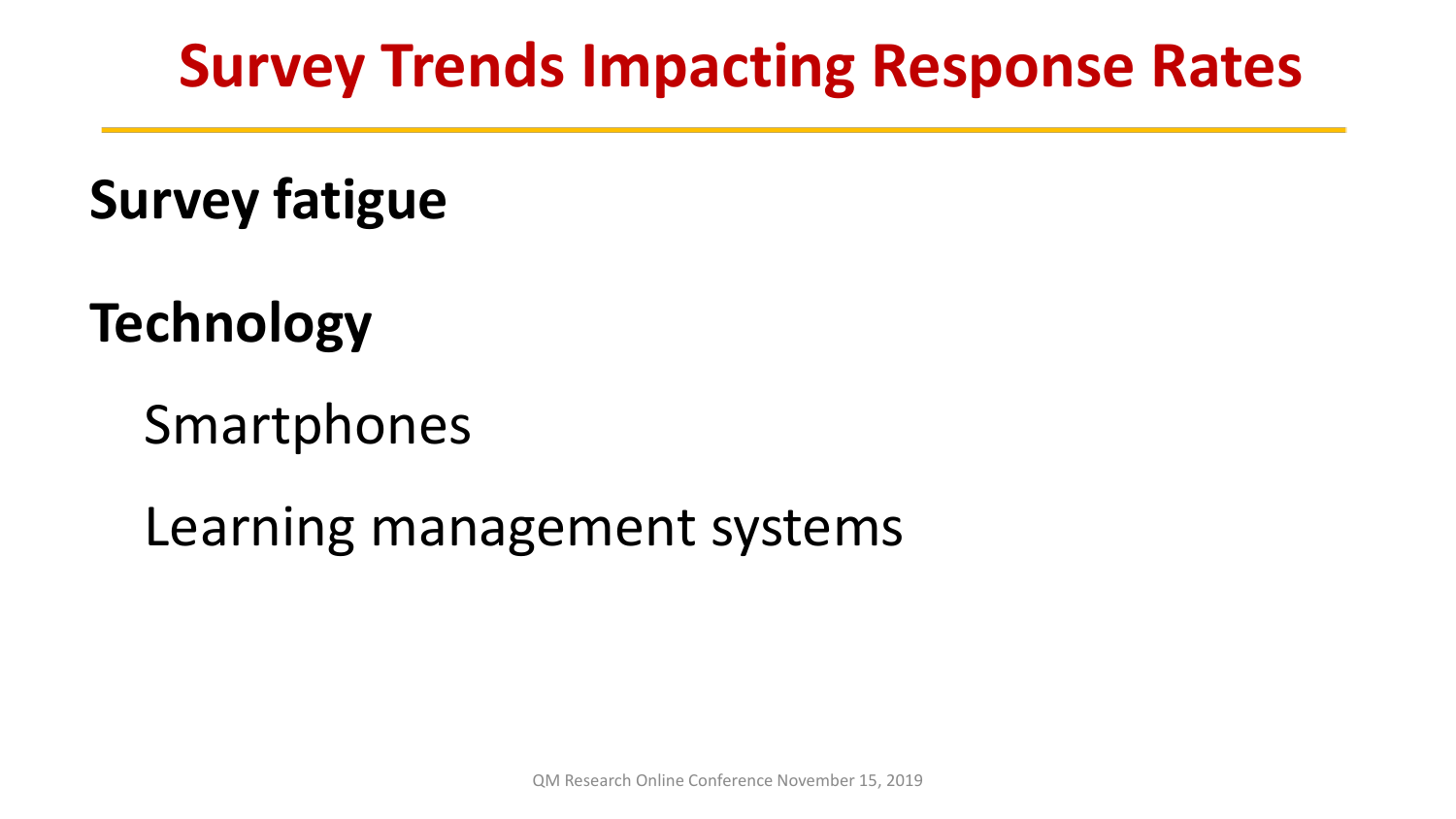# **NSSE Average School Response Rates by Enrollment Size (2010 to 2019)**



QM Research Online Conference November 15 2019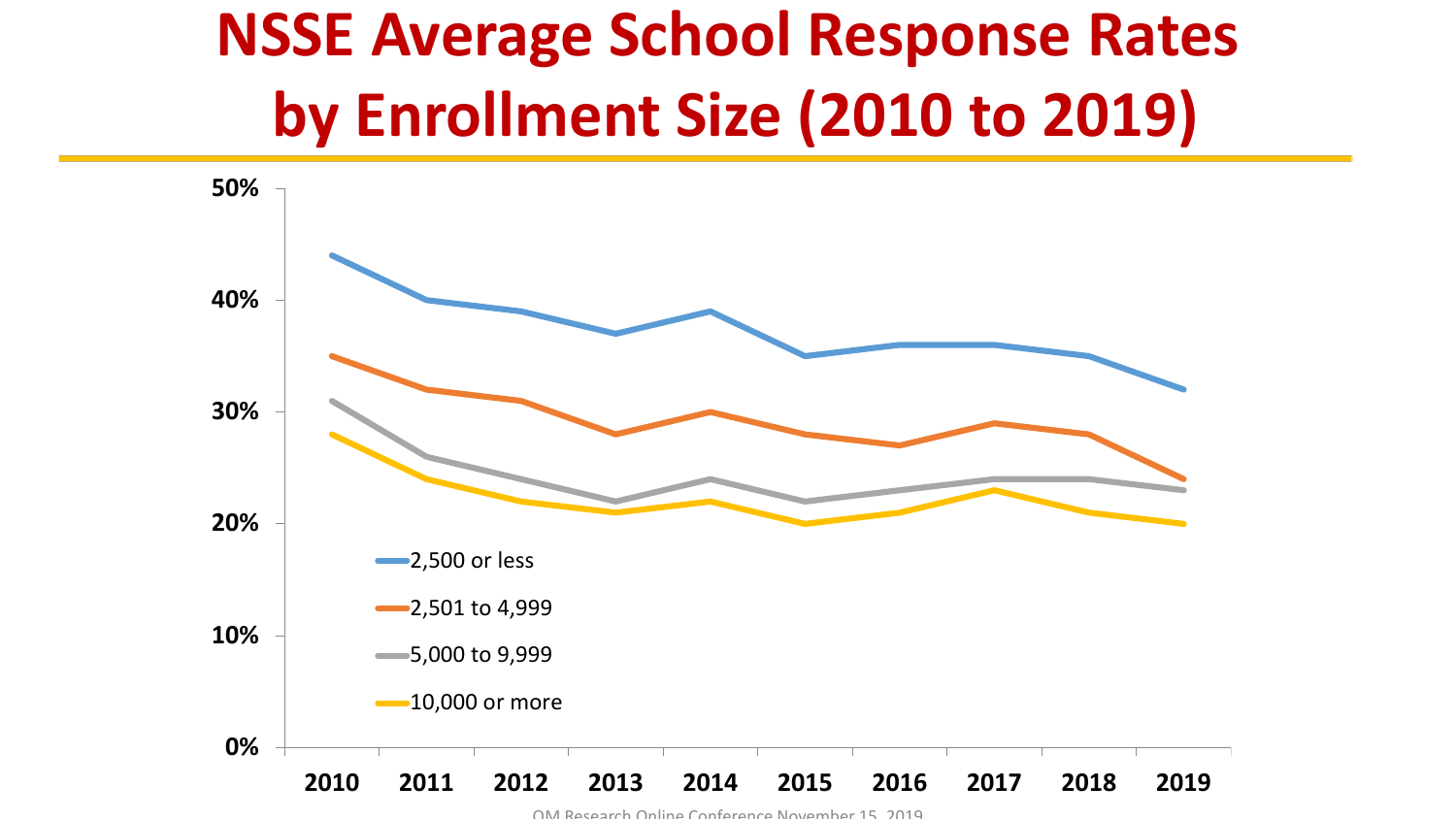# **Steps for Increasing Response Rates**

- •Use **incentives** when possible
- Post survey links to **learning management systems**
- **Promote** your survey
- •Optimize surveys for **smartphones**
- **Coordinate** with other campus survey projects